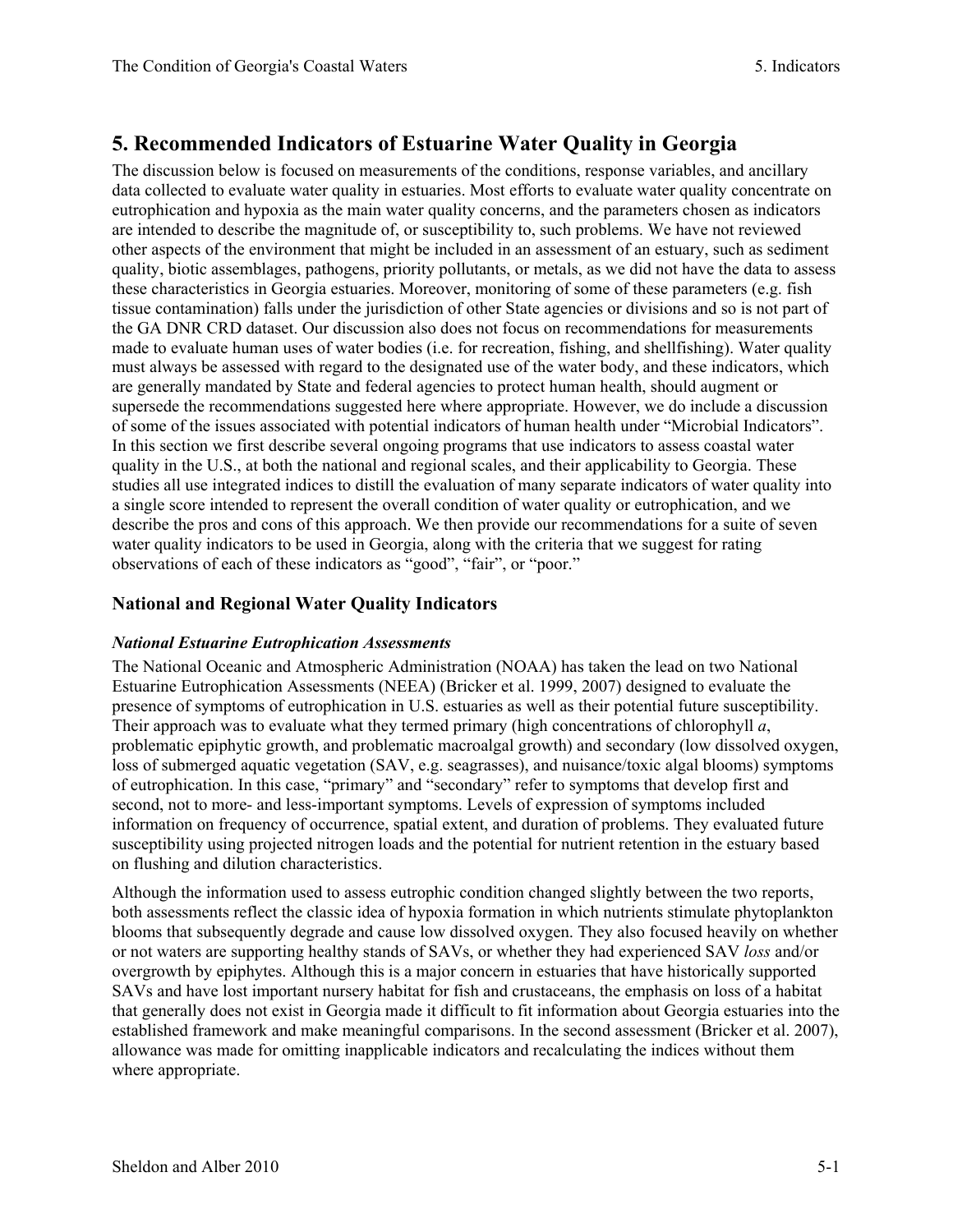Both assessments found that approximately two-thirds of the U.S. estuaries for which data were available exhibited moderate to high expressions of eutrophic conditions, with most estuaries being highly influenced by human-related activities. Georgia estuaries included in these studies (Savannah River, Ossabaw Sound, St. Catherines/Sapelo Sounds, Altamaha River, St. Andrew/St. Simons Sounds, and St. Marys River/Cumberland Sound) rated low to moderate in eutrophic conditions in both studies but much of the data were missing, partially because of a mismatch between the indicators used (e.g. SAVs) and relevant conditions in Georgia estuaries.

# *National Coastal Condition Reports*

The National Coastal Condition Report is an effort led by the U.S. Environmental Protection Agency (EPA) that has completed three assessments to-date (U.S. EPA 2001a, 2004, 2008, hereafter referred to as NCCR I, NCCR II, and NCCR III). These reports draw on data from a wide variety of programs, but emphasis is placed on a probability-based spatial sampling design to ensure that percentages of estuarine areas in different quality categories can be assessed with known confidence. Site locations may change from one assessment to the next. Samples are typically collected once annually during late summer, the period during which water quality may be limiting the biota and use of sensitive nursery habitat may be high. This approach means that characterization of temporal variation is limited and trends over time are difficult to assess using these data.

Water quality in these reports is evaluated according to a water quality index, which is based on five indicator parameters: dissolved oxygen, chlorophyll *a*, dissolved inorganic nitrogen, dissolved inorganic phosphorus, and water clarity. Classifying water clarity using standardized criteria for the entire country proved to be problematic in NCCR I, as there are natural geographic differences in clarity and in the presence of SAVs (which require high light). As a result, the later reports used separate, more lenient water clarity criteria for estuaries with naturally turbid waters, such as those in Georgia and South Carolina (neither of which have historically supported extensive beds of submerged aquatic vegetation).

The National Coastal Condition Reports have consistently rated water quality in continental U.S. estuaries as "fair" overall, while the southeast as a whole has been rated on the high side of "fair". Assessments for individual states are not generally provided in the national reports; however, a report by GA DNR CRD (Guadagnoli et al. 2005) using data collected in 2000-2001 for the U.S. EPA National Coastal Assessment program (data not included in our analyses) classified 80% of Georgia estuarine waters as having "fair" water quality, 18% as "poor", and only 1% as "good" based on the NCCR indicators.

# *South Carolina Estuarine and Coastal Assessment Program (SCECAP)*

The SCECAP program publishes interagency assessments of the South Carolina coastal zone (Van Dolah et al. 2002, 2004, 2006; Bergquist et al. 2009). The sampling design is similar to that used by the U.S. EPA National Coastal Assessment program, with a probability-based, random tessellation, stratified sampling design and sample collection once at each station during mid-June through August, generally within 3 hours of low tide. Measured water quality parameters included dissolved oxygen, salinity, temperature, pH, total and dissolved components of nitrogen (total nitrogen, ammonia, nitrate+nitrite, total Kjeldahl nitrogen (TKN), total dissolved nitrogen (TDN)) and phosphorus (total phosphorus, orthophosphate, total dissolved phosphorus (TDP)), dissolved silica, total alkalinity, total organic carbon (TOC), total suspended solids, turbidity, five-day biochemical oxygen demand (BOD5), chlorophyll *a*, and fecal coliform.

Georgia estuaries appear to be similar to South Carolina estuaries in many respects, according to the national reports (Bricker et al. 1999, 2007; U.S. EPA 2001a, 2004, 2008); therefore, comparison of Georgia data with those collected in South Carolina is appropriate to establish regional conditions. In the first report, Van Dolah et al. (2002) developed a single water quality index based on dissolved oxygen,  $BOD<sub>5</sub>$  fecal coliform, total nitrogen, total phosphorus, and pH. Subsequent reports dropped  $BOD<sub>5</sub>$  for lack of guidelines and added chlorophyll *a*. Starting in 2005, there were also changes in the method of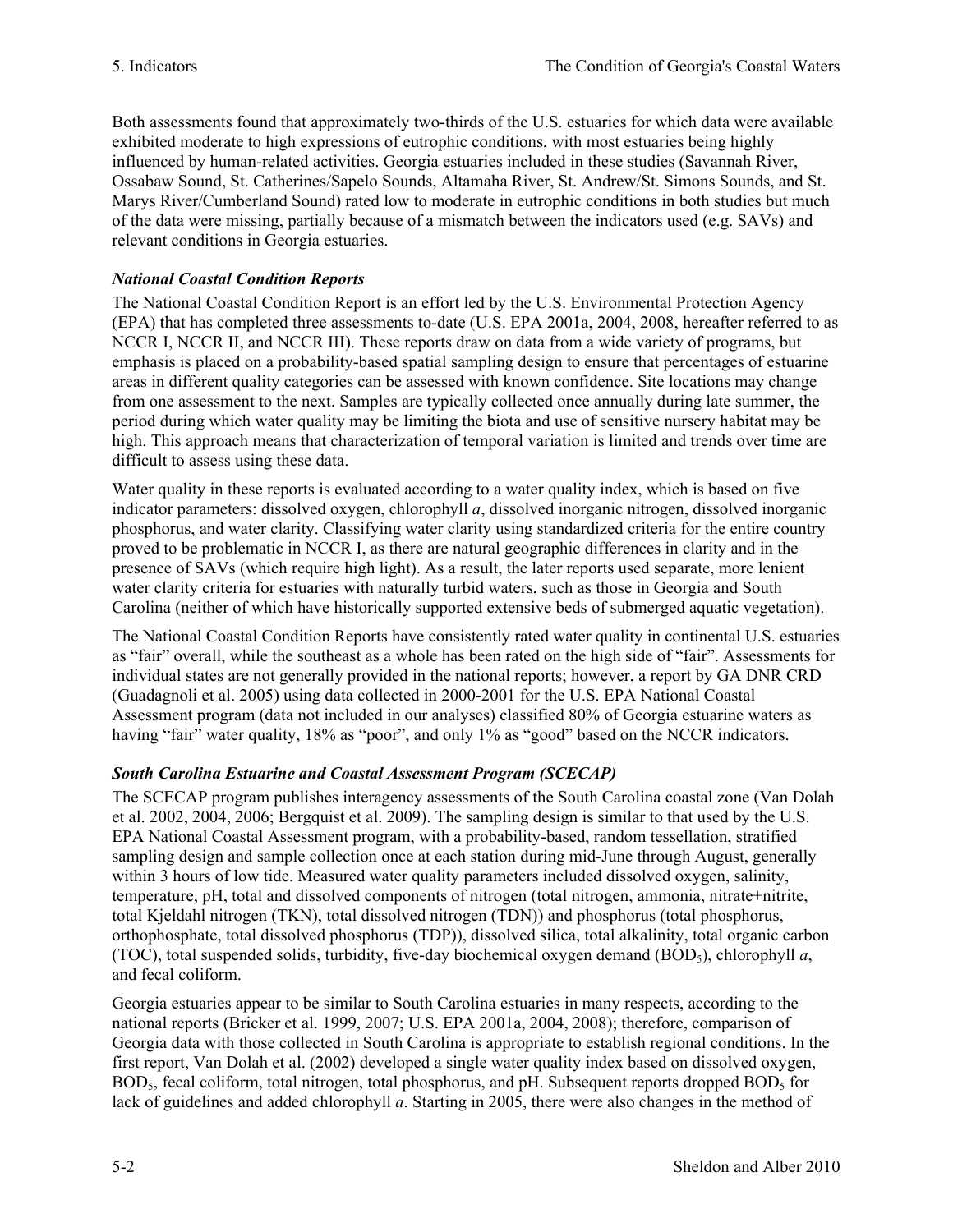computing the indices aimed at improving the ability to detect degraded environmental conditions (Bergquist et al. 2009). Tidal creeks and open water are assessed separately in the SCECAP program to see if there are significant differences between the two types of water bodies. The percentages of each water body type falling into different water quality categories changed little from 1999-2006, and the changes appear to be related more to the changes in indices than to any changes in actual water quality (Table 5-1).

### **Integrated Indices**

All of the above-mentioned studies use integrated indices that combine many separate indicators into a single score intended to represent the overall conditions. Reasons given for using them are that they are more reliable assessment tools (Van Dolah et al. 2002); allow comparisons, ranking, and priority-setting, and facilitate national and regional summaries (Bricker et al. 1999); and provide natural resource managers and the general

Table 5-1. Percentage of each water body type falling into each water quality category in South Carolina during SCECAP reporting periods (compiled from Van Dolah et al. 2002, 2004, 2006; Bergquist et al. 2009).

|                     | Good | Fair | Poor |
|---------------------|------|------|------|
| <b>Tidal Creeks</b> |      |      |      |
| 1999-2000           | 62   | 33   | 5    |
| 2001-2002           | 73   | 22   | 5    |
| 2003-2004           | 75   | 22   | 3    |
| 2005-2006           | 74   | 20   | 6    |
|                     |      |      |      |
| <b>Open Water</b>   |      |      |      |
| 1999-2000           | 89   | 11   | 0    |
| 2001-2002           | 88   | 12   | 0    |
| 2003-2004           | 87   | 13   | 0    |
| 2005-2006           | 90   |      | 2    |

public with simplified statements about coastal condition (Bergquist et al. 2009). The general procedure for developing integrated indices is to rank individual indicator values (dissolved oxygen, etc.) into ordinal categories such as "good", "fair", and "poor" based on specified criteria such as numeric ranges. The categories are often assigned values (e.g. "poor"=1, "fair"=3, "good"=5). Although they denote rank order, the actual numbers (and the spacing between them) are somewhat arbitrary. The individual indicators are then combined into a single score, either by averaging the ordinal category values (e.g. NCCR reports) or by referring to a matrix of all combinations of levels of the indicator categories (e.g. NEEA). In some cases the water quality index is further combined with other integrated indices (sediment quality, biota, etc.) to produce an overall index of water body condition.

There are several drawbacks to the use of these types of integrated indices. Perhaps the most problematic is the fact that integrated indices involve, by necessity, decisions as to the relative weights of the various indicators that are being combined. It is often difficult to decide if some aspects of water quality are more important than others and to assign numerical weights to those decisions, and the default is generally to weight each aspect equally. The assignment of equal weight to each indicator introduces an arbitrary idea of equality that may not reflect the relative importance of the actual processes at work. Bricker et al. (1999) give equal weight to their three primary symptoms of eutrophication but choose the highest score from their three secondary symptoms, and then combine primary and secondary indices into an overall expression of eutrophic condition. While these assigned weights may qualitatively reflect best professional judgment, sometimes they just reflect a lack of more specific knowledge of the relative importance of symptoms.

One example of the difficulties in deciding how best to weight individual factors can be seen in the evolution of the index used by SCECAP. Their original approach was to weight each of six factors equally in the calculation of an integrated index of water quality. Using this approach, three of the measures (TN, TP, and chlorophyll *a*) together accounted for 50% of the water quality score. In 2005, the same three measures were first used to calculate a eutrophication index (equally weighted), which was then combined with the other three measures (dissolved oxygen, fecal coliform, and pH) to produce a water quality index. Thus, the eutrophication parameters collectively accounted for only 25% of the final index. Also in 2005, SCECAP changed their category scoring system to give "poor" ratings more weight by assigning a numerical value of 0 rather than 1; thus, a "poor" score reduced the overall condition score more than it had in earlier reports. The change was made in order to improve their "ability to detect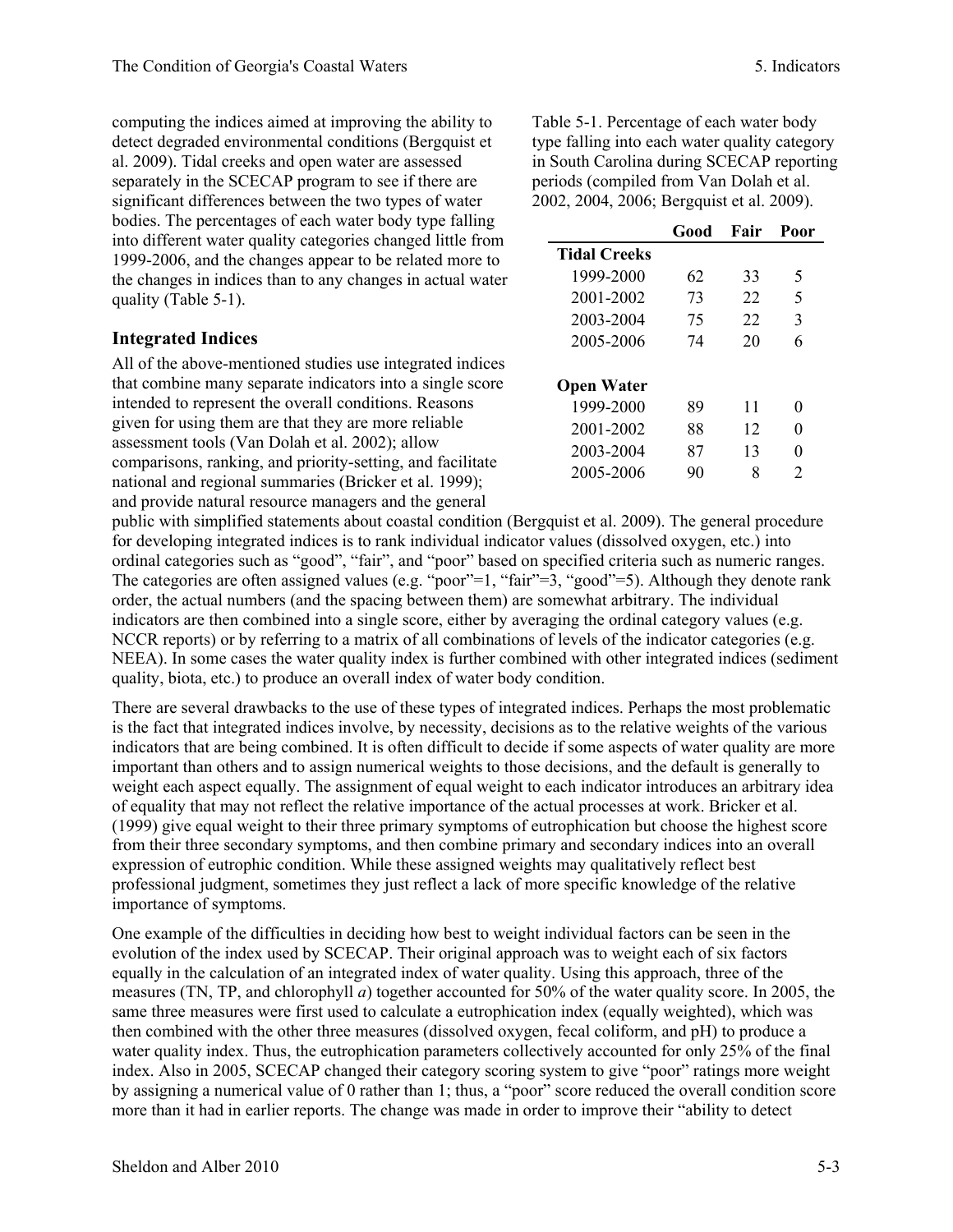degraded environmental conditions", which implies that the previous scoring system did not concur with independent opinions about which waters are degraded. While these attempts to improve the water quality index are certainly commendable, it appears that integrated indices are being designed to follow, rather than inform, professional judgment.

Another problem with the use of integrated indices is that complications can occur when values are missing or indicators are not applicable to a given water body. Where inapplicable indicators or missing data are omitted, this necessarily changes the weighting of the remaining indicators relative to their weights in estuaries where all indicators are applicable. This problem arose in the calculation of the NEEA eutrophication index (Bricker et al. 2007): the assessment of SAVs was not relevant for Georgia and South Carolina so the NEEA index for these estuaries is based on fewer indicators (giving additional weight to the remaining ones) than that used in the evaluation of other estuaries around the country.

Finally, integrated indices do not communicate all the information about their components and can lead to more questions than answers. If an estuary's water quality is rated "good" then all is probably well, but a "poor" rating will surely lead to questions about the cause, which will lead coastal resource managers and others to examine the individual indicators.

Although it is easy to see why an integrated index is attractive as a way to facilitate comparisons and make easily understandable statements about coastal conditions, we elected not to use integrated indices of water quality in this report for the reasons described above. Instead, we provide information on a suite of individual indicators, each of which has relevance to coastal water quality, along with criteria for assessing whether each observation is "good", "fair" or "poor." If a particular location is classified as poor for more than one indicator, that information can be communicated without the difficulties of assigning weights and numeric values to categorical information. It also makes it possible to simply omit a score in situations where a particular indicator is missing or not applicable.

# **Recommended Indicators for Georgia Estuaries**

We took several factors into account when selecting indicators of water quality for Georgia estuaries. First, we considered the parameters that were measured in the national and regional studies described above. The similarity in the suites of indicators used in these assessments is not coincidental: the long lists of authors, contributors, and reference materials included in those reports underscore the fact that a general consensus is emerging regarding estuarine water quality and how to assess it. Another relevant report came from the Nutrients Workgroup of the National Water Quality Monitoring Council, which issued advice regarding the nutrient parameters that should be monitored as part of the National Water Quality Monitoring Network for U.S. Coastal Waters and their Tributaries (Caffrey et al. 2007). Their recommendations are divided into nutrients, response variables, and ancillary data. For estuaries and nearshore coastal waters, they divide the nutrient parameters into two groups: Tier 1, required parameters, includes total nitrogen, total phosphorus, and the dissolved fractions of ammonium, nitrate+nitrite, orthophosphate, and silica; Tier 2, parameters that would add significant value but may not be essential to all programs, includes total dissolved nitrogen and phosphorus and particulate nitrogen and phosphorus. Response variables include chlorophyll *a*, dissolved oxygen, and salinity or conductivity. Ancillary data include dissolved organic and inorganic carbon, particulate carbon, pH, total suspended sediments, and photosynthetically active radiation.

We also considered the federal requirements currently being developed by the EPA as it moves towards the adoption of numeric nutrient criteria (Grumbles 2007). Although they are still under development, the guidelines set forth in the Nutrient Criteria Technical Guidance Manual for Estuarine and Coastal Marine Waters (U.S. EPA 2001b) suggest, at minimum, the measurement of total nitrogen, total phosphorus, chlorophyll *a*, and transparency. They further suggest that dissolved oxygen be measured as an additional primary response variable in systems that have already experienced hypoxia. Proposed nutrient criteria for Georgia's coastal and marine waters are expected in the second half of 2012, with expected adoption by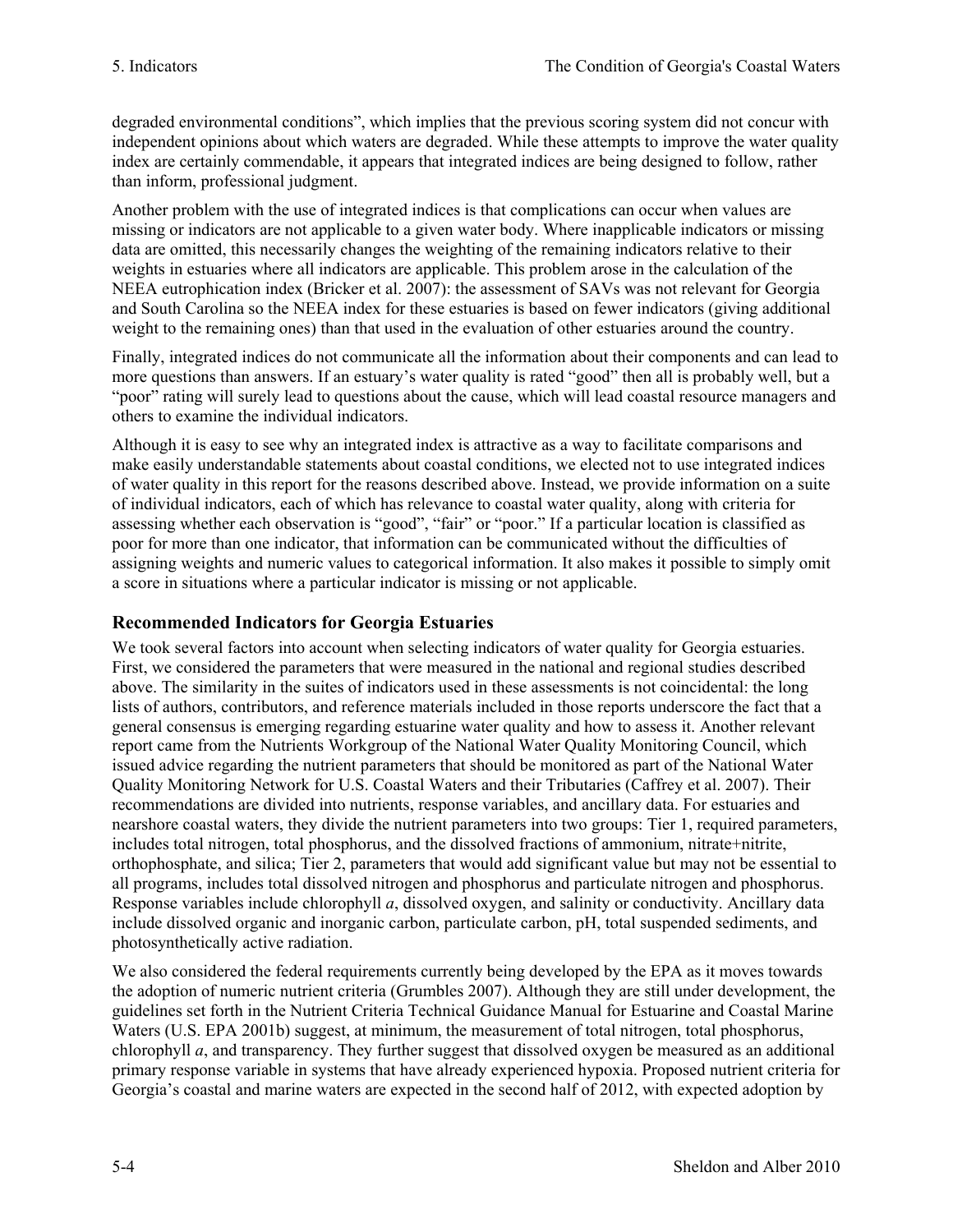2014 (Rose, pers. comm.). While there may be some latitude in the choice of indicators, the use of indicators preferred by the U.S. EPA will probably facilitate regional and national comparisons.

We recommend seven basic indicators of water quality for Georgia estuaries: pH, dissolved oxygen, nitrogen, phosphorus, chlorophyll *a*, transparency, and biochemical oxygen demand (BOD). The first two of these, pH and dissolved oxygen, may be considered "immediate" indicators of poor water quality in that they may indicate that a stressful and potentially lethal condition is already in progress. Furthermore, a single episode of hypoxia/anoxia or pH outside the normal range may do lasting damage to the biotic community. It is also important to measure several "early warning" indicators of potentially poor water quality in order to anticipate problems and make appropriate management decisions. Measuring several indicators that cover the progression of eutrophication, from nutrient over-enrichment to algal overgrowth (if present) to enhanced microbial respiration and hypoxia, will help to ensure that problems will not be missed entirely due to limited sampling frequencies. With this progression in mind, we recommend measuring nitrogen, phosphorus, chlorophyll *a*, transparency, and biochemical oxygen demand (BOD). While most of these tend to lead to problems only if they are chronically outside the desirable range, there could be circumstances where an individual extreme episode could lead to lasting damage, e.g. ammonia high enough to be toxic to fish, or a phytoplankton bloom dense enough to lead quickly to hypoxia.

The information provided by these indicators will help to both classify and understand the causes of water quality degradation in Georgia. Below we discuss the rationale for choosing each of these indicators; the development of criteria for classifying observations as "good", "fair", and "poor"; and our recommendations for evaluation. Where appropriate, we also provide suggestions regarding methodology.

#### *pH*

#### *Rationale*

pH is a measure of the hydrogen ion concentration of a water sample. It is expressed on a log<sub>10</sub> scale and ranges between 1 (for acidic samples) and 14 (for basic samples). The buffering capacity of seawater is often thought to protect estuaries and coastal waters against pH changes large enough to affect organisms, so pH is not always used as an indicator in coastal waters. However, there is mounting evidence that estuaries do experience pH changes that may be stressful to their inhabitants (Knutzen 1981; Ringwood and Keppler 2002). Ocean acidification due to rising atmospheric  $CO<sub>2</sub>$  levels is a growing concern. Much of the research on this topic has focused on the ability of calcareous organisms such as corals and shellfish to produce shells, but decreased pH and increased partial pressure of carbon dioxide ( $pCO<sub>2</sub>$ ) can result in other physiological responses in many other taxa. A recent exchange in the literature regarding the resistance of marine biota to predicted levels of ocean acidification (pH declines of  $0.3 - 0.5$  units by 2100) underscores the ideas that some, but not all, taxonomic groups and life stages are sensitive to that magnitude of pH change and that the threshold of deleterious effects for short-term pH changes is in the range of 0.5 units (Hendriks et al. 2010; Dupont et al. 2010; Hendriks and Duarte, 2010). Decreases of 0.5 units or less appear to be tolerated well by many organisms, although some stress responses (e.g. increased ventilation in sharks) start within this range. A decrease of 1 or more pH units can result in more serious deleterious effects (e.g. metabolic stress due to extended internal pH compensation; the inability of larvae of some species to compensate; and reductions in growth, reproductive potential, and survival (especially when combined with hypoxia)) (Knutzen 1981; Fabry et al. 2008). Both these reviews of the literature noted the urgent need for further studies across a wide range of taxa. The effects of increased pH on marine organisms are even less well studied, because ocean acidification has been the primary concern.

#### *Criteria Development*

pH values outside the normal range for a location can be stressful to organisms, but what constitutes "normal" can vary tremendously from one location to another, especially in estuarine environments where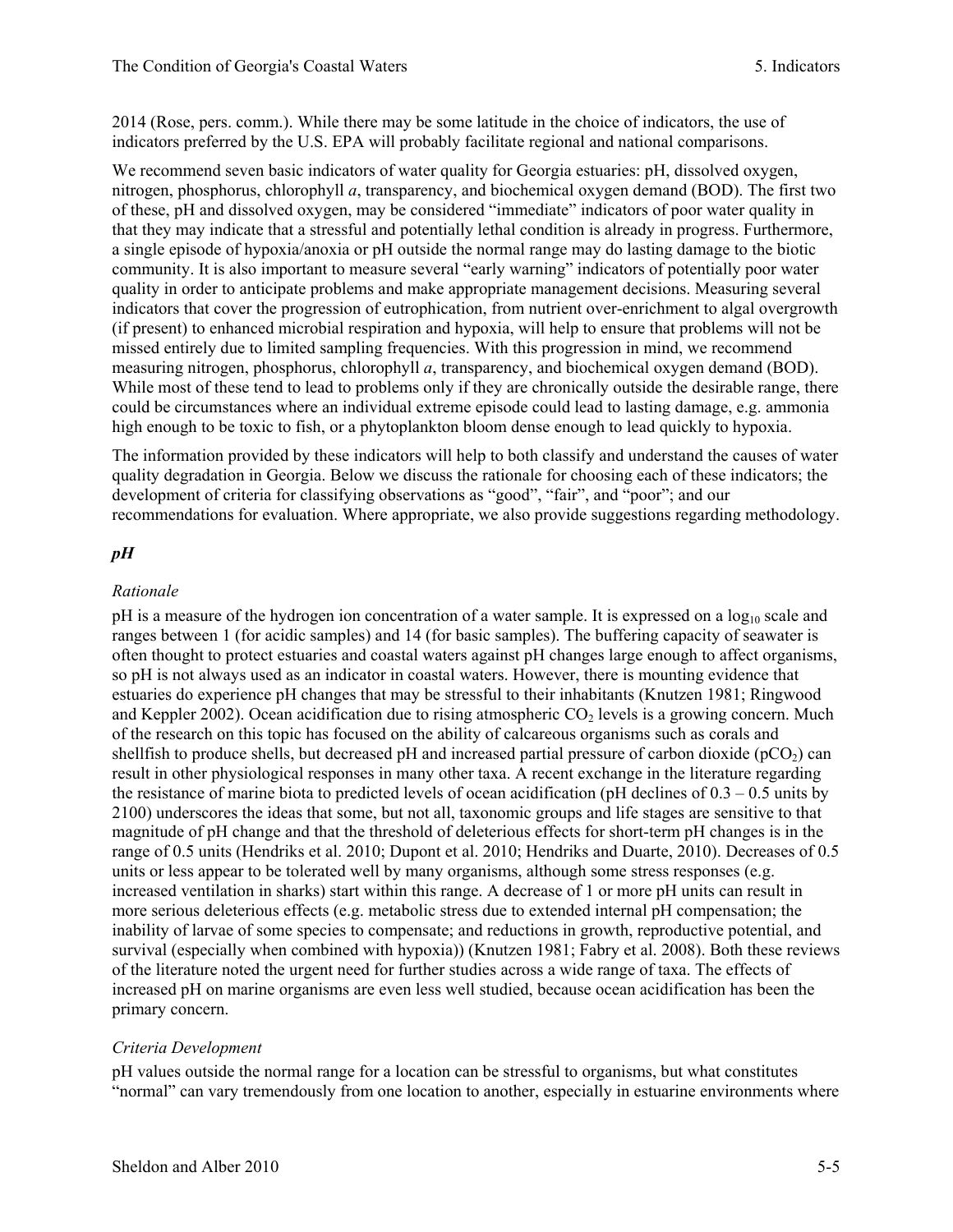pH varies with salinity. If simple constant values of pH are used as criteria then they must necessarily be broad enough to encompass normal conditions across a wide range of salinities, rendering them nearly meaningless as real indicators of stressful conditions at any single location. The U.S. EPA (2009) recommends separate standards for chronic exposure for freshwater (6.5-9.0) and saltwater (6.5-8.5), but these are still broad ranges.

South Carolina's standard (SC DHEC 2008) states that the pH in Class SA and SB tidal saltwaters (designated for recreation, crabbing, and fishing) should always be in the range 6.5-8.5 and should not vary more than 0.5 units above or below that of effluent-free waters in the same geologic area having a similar salinity, alkalinity and temperature. Shellfish harvesting waters are more strictly controlled, allowing for a variation of 0.3 units. In the initial SCECAP reports (Van Dolah et al. 2002, 2004, 2006), criteria were established for polyhaline waters (salinity≥18) using data from sites considered to be pristine. The most recent study (Bergquist et al. 2009) included enough low-salinity data to establish a linear relationship between pH and salinity and then used percentiles below that line to define the "good/fair"  $(25<sup>th</sup>$  percentile) and "fair/poor"  $(10<sup>th</sup>$  percentile) boundaries for a given salinity. These boundaries correspond to 0.22 and 0.35 units below the mean line, well within the South Carolina state standard of 0.5 units.

The GA DNR (2009) water quality control rules for the designated use of "fishing and propagation of fish, shellfish, game, and other aquatic life" (hereafter "fishing") state that the standard is within the range of 6.0-8.5, but these standards do not necessarily apply to Georgia estuaries with naturally low pH. As described in the Correlations section, we separated the GA DNR CRD observations into three different estuary types: blackwater systems (Satilla River, St. Andrew Sound, St. Marys River, and Cumberland Sound), alkaline blackwater (Ogeechee River/Ossabaw Sound) and alluvial and tidewater (all other sites) (Figure 4-4). In contrast to the situation in South Carolina, where a linear relationship could be applied to pH and salinity observations, the relationships in Georgia estuaries were non-linear, at least for the blackwater and alkaline blackwater systems. We used the equations that we developed to relate pH and salinity for each estuary type (Figure 4-5) as the basis for our recommended pH criteria, as described below. We were unable to conclusively define reference streams for each type because a variety of permitted wastewater and industrial discharges exist in the watersheds of many systems, including the Satilla and Ogeechee Rivers, which are the source of most or all of the data for the blackwater and alkaline-blackwater pH types, respectively. However, approximately 20% of the observations are from shellfishing locations, which by their nature are relatively pristine, and we have no reason to think that the pH relationships defined here are heavily influenced by effluents.

# *Recommendations*

Based on the pH/salinity relationships described in the Correlations section, we defined "normal" pH conditions for each estuary type as the values represented by the regression lines in Figure 4-5. While the calculated "normal" pH for freshwater (salinity = 0) varies widely across the estuarine types ( $pH = 5.2$  for blackwater systems, 6.7 for alkaline blackwater systems, and 7.2 for alluvial and tidewater systems), the "normal" pH values for seawater (salinity = 35) in all types converge to 7.7-7.9 (based on equations in Table 5-2). Given the literature reviews of effects of decreasing pH on marine organisms, summarized above, we recommend that the "good/fair" boundary for pH be defined as a deviation of 0.5 units from these lines, and the "fair/poor" boundary be defined as a deviation of 1 unit. This means that a given observation of pH can be classified by comparing it to the predicted normal pH calculated using the salinity observed at the time of sampling and the appropriate equation in Table 5-2 for the estuary type. The boundaries for these criteria are depicted in Figure 5-1, for comparison with the CRD observations for each system type.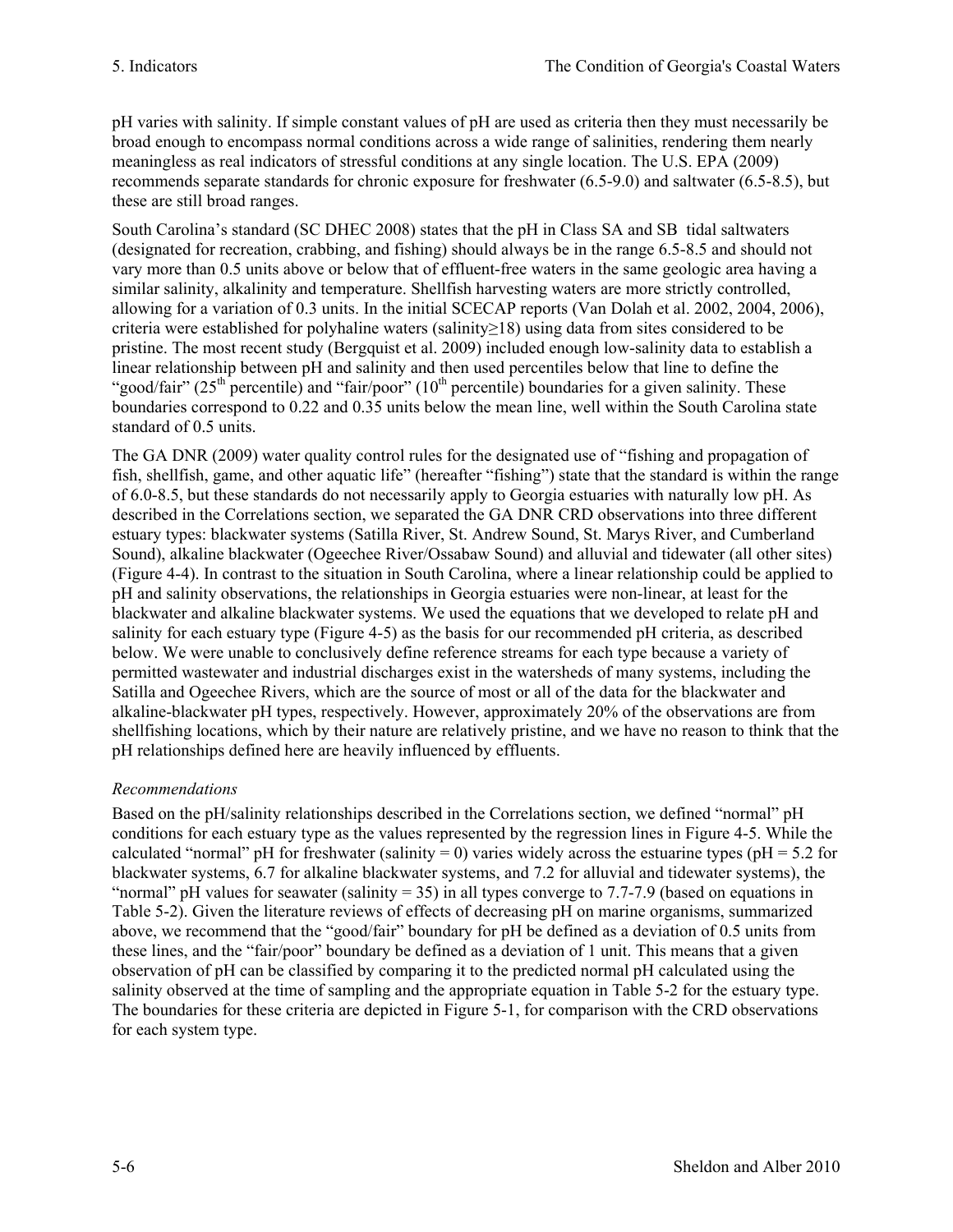Table 5-2. Recommended pH criteria for Georgia estuarine and coastal waters depending on site salinity (S) and system type. Separate equations define the pH criteria that are either greater or less than "normal".

| <b>Type</b> | <b>Alluvial &amp; Tidewater</b>    | <b>Blackwater</b>                            | <b>Alkaline Blackwater</b>         |
|-------------|------------------------------------|----------------------------------------------|------------------------------------|
| Systems     | All others                         | Satilla/St. Andrew<br>St. Marys/Cumberland   | Ogeechee/Ossabaw                   |
| Poor        | $>8.243 + 0.390*log_{10}(S+1)$     | $>6.250 + 1.688 * log_{10}(S+1)$             | $>7.722 + 0.657*log_{10}(S+1)$     |
| Fair        | $>7.743 + 0.390*log_{10}(S+1)$     | $>5.750 + 1.688 * log10(S+1)$                | $>7.222 + 0.657*log_{10}(S+1)$     |
| Normal      | $7.243 + 0.390*log_{10}(S+1)$      | $5.250 + 1.688*log_{10}(S+1)$                | $6.722 + 0.657*log_{10}(S+1)$      |
| Fair        | $\leq 6.743 + 0.390*log_{10}(S+1)$ | $\leq$ 4.750 + 1.688*log <sub>10</sub> (S+1) | $\leq 6.222 + 0.657*log_{10}(S+1)$ |
| Poor        | $\leq 6.243 + 0.390*log_{10}(S+1)$ | $\leq$ 4.250 + 1.688*log <sub>10</sub> (S+1) | $5.722 + 0.657*log_{10}(S+1)$      |

pH is an immediate indicator of poor water quality, and a single episode of unusually low pH for a given location may be sufficient to cause ecosystem dysfunction for an extended period of time. Therefore, we recommend using both the annual minimum and the annual median values to assess both acute episodic and chronic conditions. We further recommend that refinements of these criteria should be considered in the future as new information becomes available.

#### *Dissolved Oxygen*

#### *Rationale*

As described earlier, hypoxia (low dissolved oxygen (DO) concentration) is often a response to eutrophication. DO affects organisms directly: very low concentrations can kill benthic organisms and widespread hypoxia can lead to fisheries collapses. Sublethal responses to reduced oxygen concentrations include reduced growth and reproduction, physiologic stress, forced migration, reduction of suitable habitat, increased vulnerability to predation, and disruption of life cycles (reviewed in Vaquer-Sunyer and Duarte 2008).



Figure 5-1. Recommended pH criteria for Georgia estuarine and coastal waters depending on site salinity and system type. Green denotes "good" water quality values, yellow denotes "fair", and red denotes "poor". Black dots are observations from the GA DNR CRD dataset.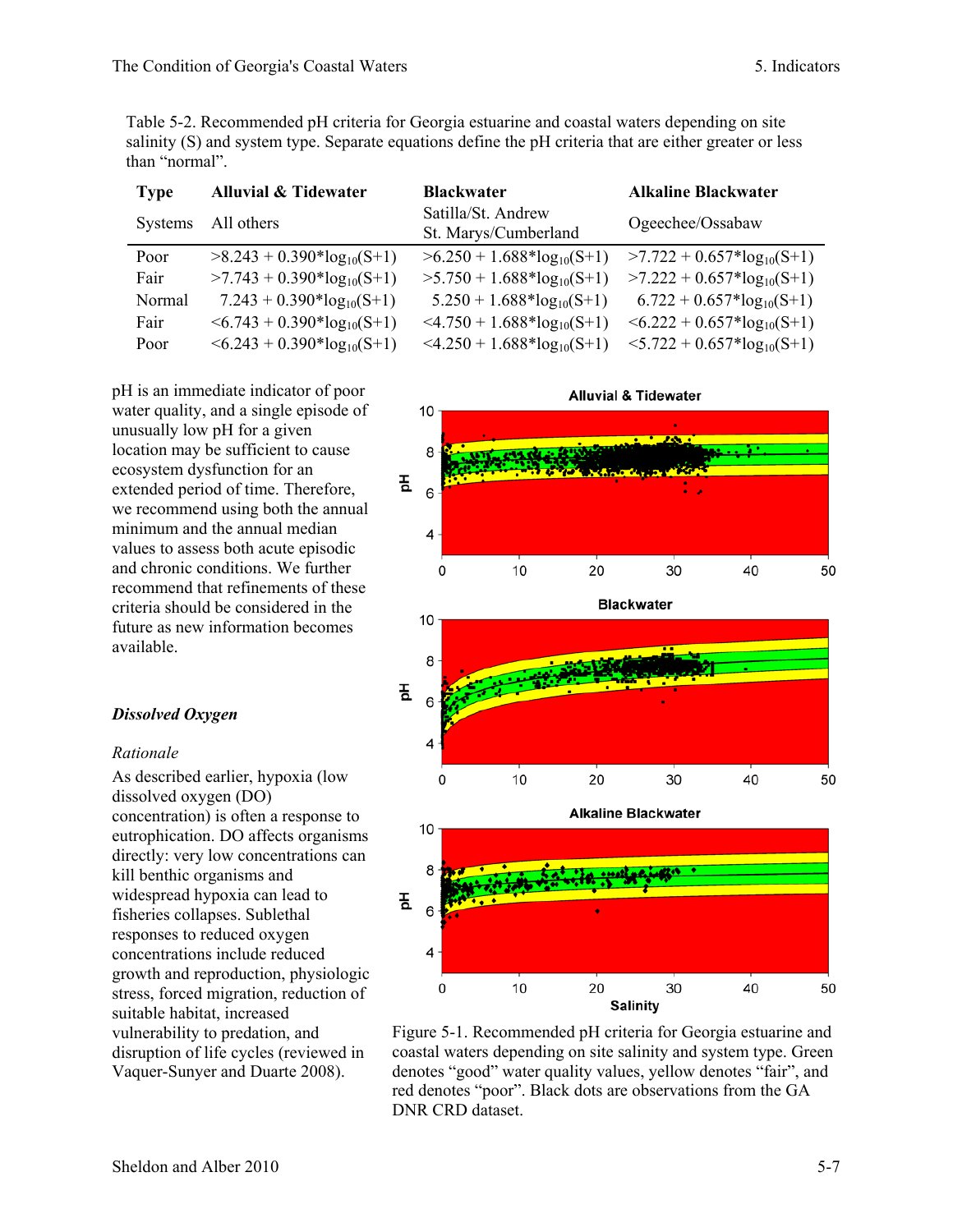DO is used as an indicator in most water quality studies and is listed in the EPA guidance manual (U.S. EPA 2001b) as an additional primary response variable in systems that have already experienced hypoxia. Considering that 69% of sites sampled by GA DNR CRD experienced  $DO \le 3$  mg  $L^1$  at least once during the study period examined here, the need to include DO as an indicator of water quality is clear.

# *Criteria Development*

Many previous studies have developed criteria for evaluating DO. Both the NEEA and NCCR reports used 2 mg  $L^{-1}$  to define the "fair/poor" boundary and 5 mg  $L^{-1}$  for the "good/fair" boundary (Bricker et al. 1999, 2007; U.S. EPA 2001a, 2004, 2008). The SCECAP reports used  $\overline{3}$  mg  $\overline{L}^1$  for the "fair/poor" boundary and 4 mg L<sup>-1</sup> for the "good/fair" boundary (Van Dolah et al. 2002, 2004, 2006; Bergquist et al. 2009). The U.S. EPA (2000) derived a value of 2.3 mg  $L^{-1}$  as the limit of survival of juvenile and adult fish, crustaceans, and bivalves in coastal waters of the Virginian province, and 4.8 mg  $L^{-1}$  as the chronic protective value for growth. The GA DNR (2009) water quality control rules for the designated use of "coastal fishing" state that the standard is a daily average of 5.0 mg  $L^{-1}$  and no less than 4.0 mg  $L^{-1}$  at all times. The rules describe only two classifications, either supporting or not supporting the designated use.

Although there appears to be some agreement on 2 mg  $L^{-1}$  to define the "fair/poor" boundary for DO, we question the protectiveness of this value because there is confusion in the literature over the units used to describe oxygen concentrations. Earlier studies that defined hypoxia as oxygen concentrations below 2 mL O<sub>2</sub> L<sup>-1</sup> (e.g. Diaz and Rosenberg 1995) have sometimes been cited incorrectly as using 2 mg O<sub>2</sub> L<sup>-1</sup> (e.g. U.S. EPA 2004, 2008). The conversion factor from mL (at standard temperature and pressure) to mg  $O_2$  is 1.4276, so 2 mL  $O_2$  L<sup>-1</sup> is equivalent to approximately 2.85 mg  $O_2$  L<sup>-1</sup>. This difference may help explain the results of a recent review of empirical observations by Vaquer-Sunyer and Duarte (2008). which showed that  $2 \text{ mg } L^{-1}$  is barely protective against fisheries collapse and is inadequate for many benthic organisms. Their survey of published studies of hypoxia effects on benthic organisms shows that a criterion of 3 mg DO  $L^{-1}$  would be greater than the median lethal concentration (and therefore protective) for most gastropods, bivalves, and fishes but only about 75% of crustaceans. They further showed that a criterion of 5.5 mg DO  $L^{-1}$  would be greater than the median sublethal threshold for most or all cnidarians, echinoderms, polychaetes, mollusks, and crustaceans, but only about 75% of fishes.

Another consideration for setting oxygen criteria is the fact that there is both spatial and temporal variation in oxygen concentration. Dissolved oxygen criteria apply best to bottom waters where hypoxia is most likely to develop and most likely to affect organisms with limited or no mobility. In the GCE-LTER domain (Altamaha, Sapelo, and Doboy Sounds), it is not uncommon to find DO changing by 0.5 mg  $L^{-1}$  or more vertically throughout the water column (D. Di Iorio, unpubl.). Furthermore, dissolved oxygen generally shows a diel cycle, with levels increasing during the day due to photosynthesis in excess of respiration and decreasing at night due to respiration. Ideally, criteria should be developed for samples that are taken at places and times when transient hypoxic conditions are most likely to occur.

# *Recommendations*

We recommend using criteria of 3 mg  $L^{-1}$  to define the "fair/poor" boundary and 5.5 mg  $L^{-1}$  for the "good/fair" boundary for dissolved oxygen concentrations. Although these are slightly higher than the boundaries that have been used in previous studies, the observations considered here represent oxygen concentrations in daytime surface samples. Since they were not collected at either the places or the times when dissolved oxygen would be expected to be lowest, the criteria used to evaluate these observations should be conservative. Moreover, the information compiled by Vaquer-Sunyer and Duarte (2008) suggests that these levels will be protective for most organisms. Although crustaceans are more sensitive to low DO than most fishes, studies of the most commercially important crustacean species in Georgia waters (white shrimp, brown shrimp, and blue crabs) suggest that they tend to avoid waters with < 2 mL DO L<sup>-1</sup> (= 2.85 mg L<sup>-1</sup>) (Diaz and Rosenberg 1995), so a criterion of 3 mg L<sup>-1</sup> should protect against mass migration of these species.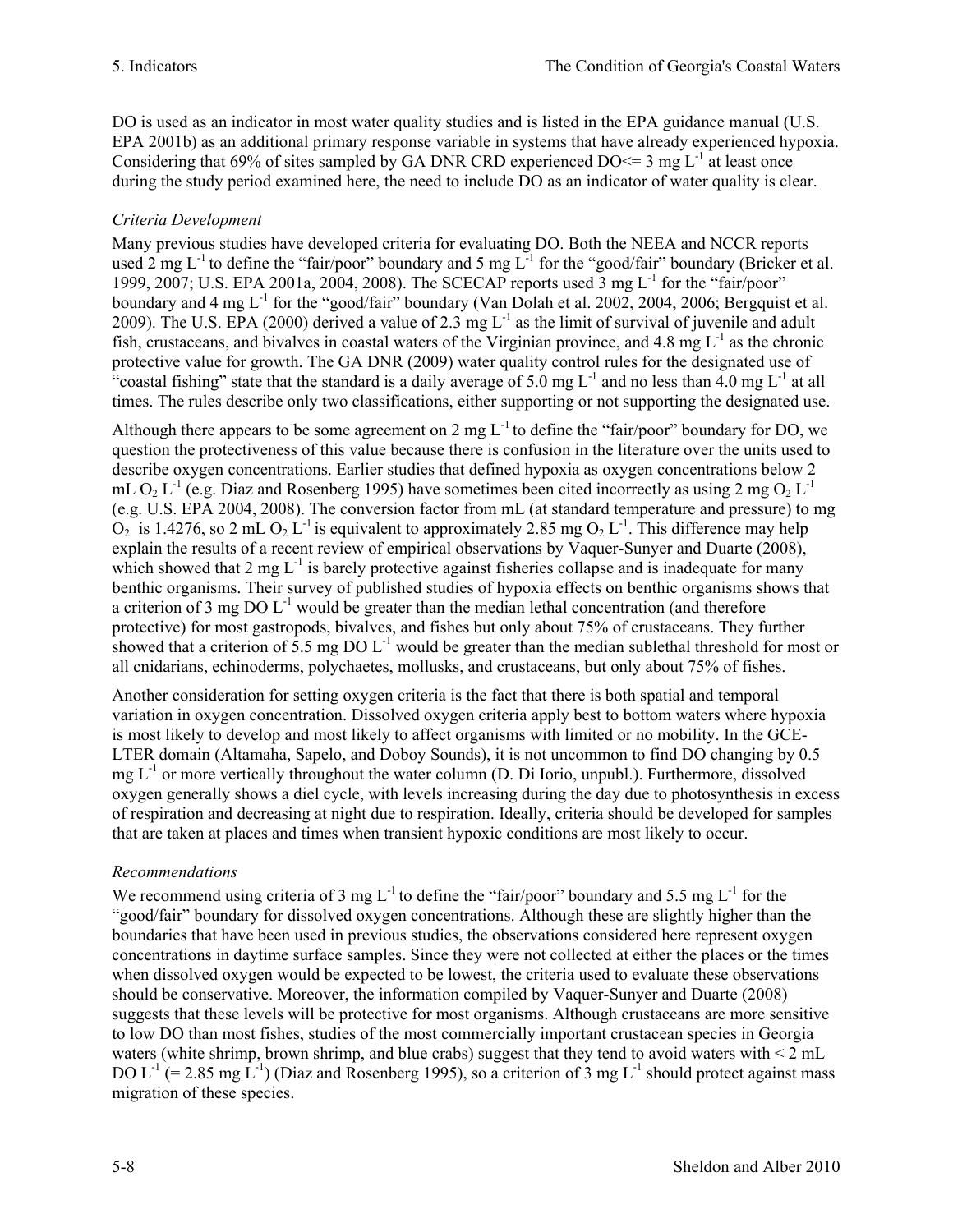The GA DNR rule (2009) allows for variances for waters with naturally low DO. However, we do not recommend separate criteria for blackwater systems. While the organisms in these areas may be accustomed to low DO, they may be living close to the limits of acceptable physiological conditions. The high capacity for microbial respiration in blackwater systems, combined with inputs of water often already low in DO, can make them particularly vulnerable to any additional inputs of nutrients or organic matter (Meyer 1992). We recommend allowing these systems to be classified as naturally "fair" or "poor" in recognition of this vulnerability and as a reminder that further reductions in DO may not be tolerated.

Dissolved oxygen is an immediate indicator of poor water quality, and a single episode of hypoxia may be sufficient to cause ecosystem dysfunction for an extended period of time. Therefore, we recommend using both the annual minimum and the annual median values to assess both acute episodic and chronic conditions.

### *Nitrogen and Phosphorus*

### *Rationale*

Nutrient input to estuaries can cause eutrophication through the classic sequence wherein increases in inorganic nutrients stimulate excessive algal blooms and potential hypoxia (Howarth and Marino 2006). However, as described in the Introduction, studies in Georgia have shown that hypoxia can also occur via direct stimulation of microbial heterotrophs by organic nutrients (Verity et al. 2006). The question of which nutrient(s) may trigger a eutrophication response is related to the idea of a limiting nutrient, or that nutrient which is in shortest supply relative to amounts needed for growth of phytoplankton or microbes. Primary production by phytoplankton in estuaries is usually limited by nitrogen inputs, although phosphorus can also be important (Howarth and Marino 2006). Phosphorus has also been shown to stimulate microbial production in North Carolina blackwater streams (Mallin et al. 2004) and in South Carolina salt marshes (Sundareshwar et al. 2003).

Virtually all estuarine water quality studies recommend measuring at least some fractions of both the nitrogen and phosphorus pools because the combination of information on nutrients and the other indicators may reveal how eutrophication is occurring. As discussed in the Correlations section, nutrient concentrations in estuaries can be dynamic, as they can be altered by both biological and chemical processes after they have entered the estuary. Ultimately, it is the input of nutrients *to* the system that must be controlled in order to prevent eutrophication. The NEEA indicators suite acknowledged this by using nitrogen load to the system as one component of an "influencing factors" score (Bricker et al. 2007). However, measuring concentrations of nutrients within estuaries is a critical step in understanding eutrophication processes and identifying potential problems.

# *Criteria Development*

Recommendations regarding which fractions (inorganic vs. organic, dissolved vs. particulate, total) of nutrients are the best indicators of water quality are extremely variable. Total nitrogen (TN) and total phosphorus (TP) are recommended by both the U.S. EPA (2001b) and the National Water Quality Monitoring Council (Caffrey et al. 2007) as Tier 1 parameters. TN and TP are also used as indicators by the SCECAP program (Van Dolah et al. 2002, 2004, 2006; Bergquist et al. 2009). However, two panels of experts that have been convened to recommend nutrient indicators, especially regarding eutrophication, have concluded that total dissolved nitrogen (TDN) and total dissolved phosphorus (TDP) are the most appropriate parameters to measure if financial resources for analysis are limited (Bricker et al. 1999, 2007; DiDonato, in press). The National Water Quality Monitoring Council also recommended TDN, TDP, and the particulate fractions PN and PP as Tier 2 parameters. Finally, some would argue that the dissolved inorganic fractions (nitrate + nitrite + ammonium = dissolved inorganic nitrogen (DIN) and orthophosphate = dissolved inorganic phosphorus (DIP)) are the most labile and therefore important to measure (U.S. EPA 2001a, 2004, 2008; Caffrey et al. 2007).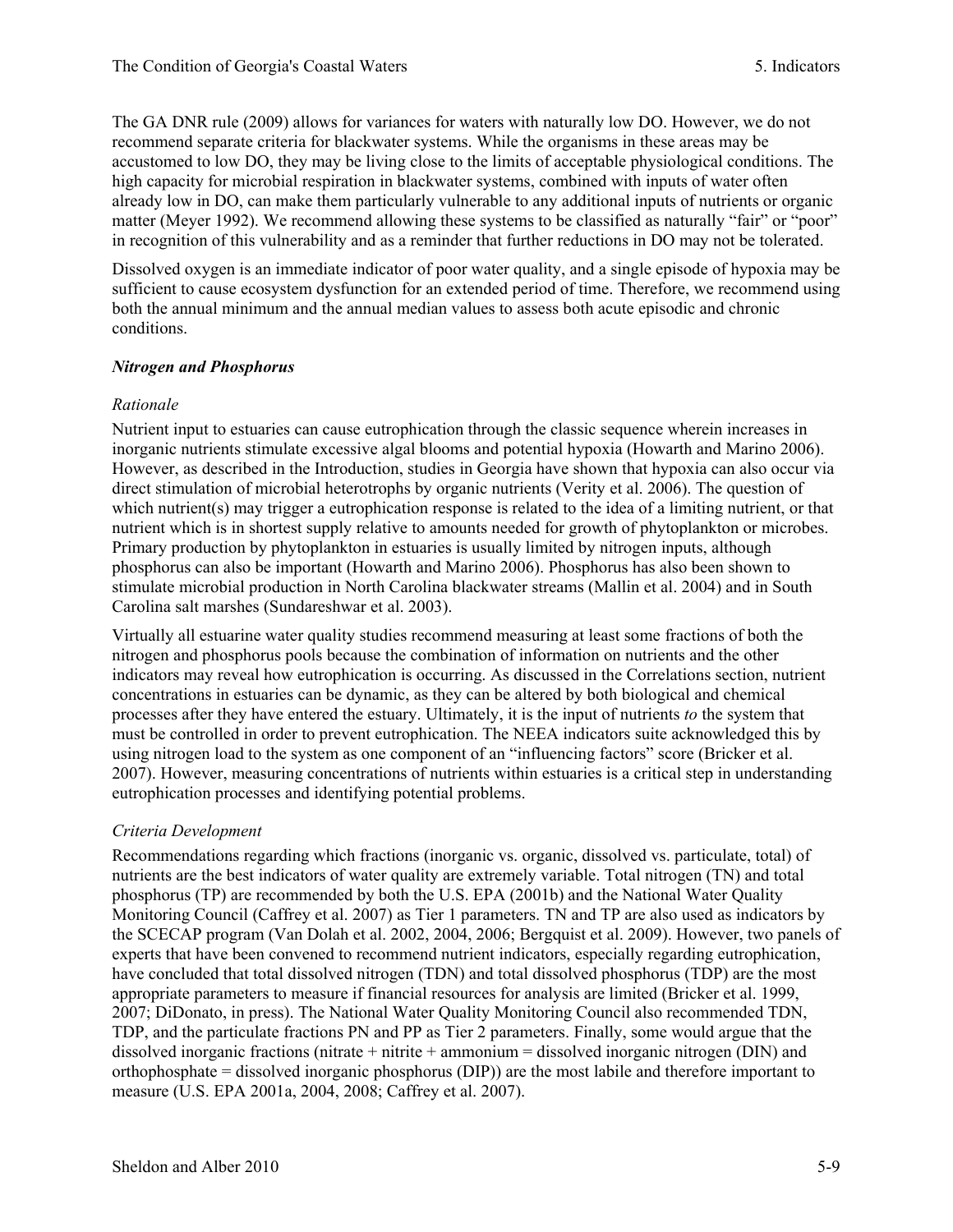|                         | N Good/Fair |                | N Fair/Poor |      |                |     |
|-------------------------|-------------|----------------|-------------|------|----------------|-----|
| <b>Study</b>            | TN          | TDN            | DIN         | TN   | TDN            | DIN |
| <b>NEEA 1999</b>        |             | 0 <sup>1</sup> |             |      | 1 <sub>0</sub> |     |
| NCCR II, III            |             |                | 0.1         |      |                | 0.5 |
| <b>SCECAP 1999-2004</b> | 0.95        |                |             | 1 29 |                |     |
| <b>SCECAP 2005-2006</b> | 0.81        |                |             | 1 05 |                |     |

| Table 5-3. Nutrient criteria used by national and regional water quality |
|--------------------------------------------------------------------------|
| studies to differentiate between "good", "fair", and "poor" conditions.  |
| N=nitrogen, P=phosphorus. All units are mg (N or P) $L^{-1}$ .           |

|                         | P Good/Fair |      | P Fair/Poor |      |     |      |
|-------------------------|-------------|------|-------------|------|-----|------|
| <b>Study</b>            | TР          | TDP  | DIP         | TР   | TDP | DIP  |
| <b>NEEA 1999</b>        |             | 0.01 |             |      | 0.1 |      |
| NCCR II, III            |             |      | 0.01        |      |     | 0.05 |
| <b>SCECAP 1999-2004</b> | 0.09        |      |             | 0.17 |     |      |
| <b>SCECAP 2005-2006</b> |             |      |             | 012  |     |      |

Regardless of which fractions are measured, establishing appropriate criteria for nutrients is problematic. It would be best to link the concentrations of nutrients to the expected subsequent values of other indicators such as chlorophyll or DO. This has been done in other systems, such as Chesapeake Bay and the Gulf of Mexico, where springtime nutrient inputs are related to chlorophyll and subsequent summer hypoxia (Scavia et al. 2003; Hagy et al. 2004; Scavia et al. 2006). Chlorophyll is not currently measured by the CRD monitoring programs, but we explored the relationships between N and P annual peak concentrations and subsequent minimum DO values (see Correlations section). If the data could be fit with a simple predictive model, our goal was to choose nutrient criteria such that, if observations remained below the criteria, DO would remain above its criteria with 95% confidence. There appear to be higher than usual N and P concentrations in late 2002 followed by lower than usual DO in 2003 (Figures 3-23, 3-27, 3-10). However, the dataset is too limited to be able to tell if this pattern generally occurs in high flow years, especially following a drought. Over the 5 years, there is a weak but significant relationship between annual median TDP and minimum DO the following year ( $R^2$ =0.1,  $p$  <0.05), but no significant relationship between annual median nitrate or DIN and minimum DO. We were unable to establish workable criteria due to the large amount of scatter (unexplained variation) in the data: the confidence intervals for prediction were extremely broad and thus the criteria would have been extremely low. Nevertheless, developing relationships among indicators that reflect the mechanisms that are believed to lead to poor water quality is a worthwhile goal for the future.

None of the national or regional studies discussed above has established mechanistic relationships between their recommended nutrient criteria and their criteria for chlorophyll *a* or dissolved oxygen. The first NEEA report (Bricker et al. 1999) convened panels of experts, and we presume that their recommendations were based on best professional judgment of nutrient levels that may lead to problems in most systems. It used order-of-magnitude differences to distinguish between "good", "fair", and "poor" conditions for TDN and TDP (Table 5-3). The NCCR reports evaluate different fractions of the nutrient pools (DIN and DIP), which represent only part of the TDN and TDP pools. However, in NCCR II and III they misquoted the NEEA report by ascribing the threshold values that NEEA provides for TDN and TDP to DIN and DIP, respectively (DiDonato, in press). The "good/fair" TDN and TDP thresholds from the NEEA report were then used as thresholds for DIN and DIP whereas the "fair/poor" thresholds from NEEA were reduced by half, although the reason for this is not explained (Table 5-3). Taken at face value, this suggests that the assumption in the NCCR report is that TDN and TDP are 50-100% inorganic.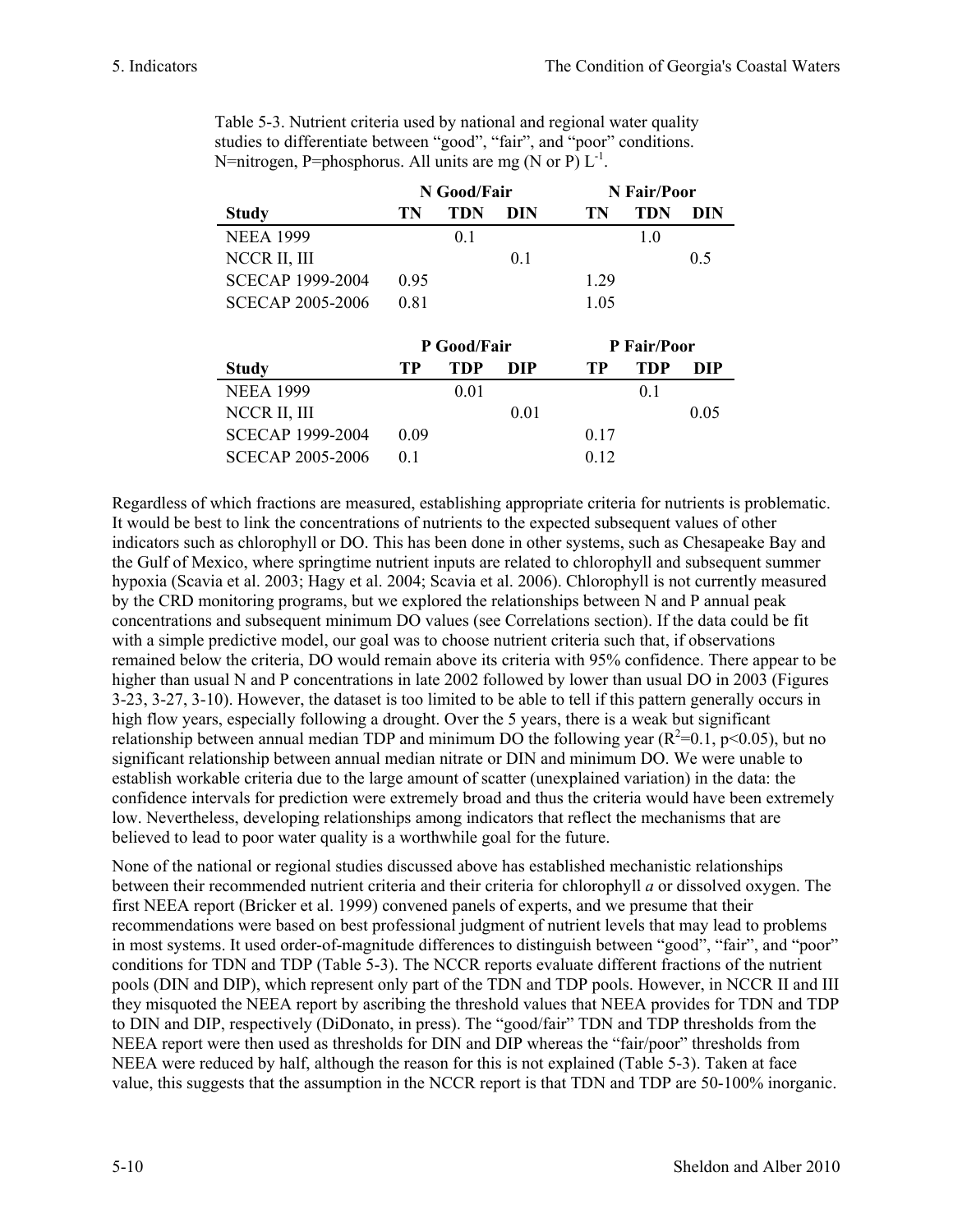Our review of the literature suggests that this fractionation does not hold (at least for TDN) for Georgia coastal waters, where TDN is about  $25\%$  DIN<sup>1</sup> and TDP is about  $85\%$  DIP<sup>2</sup>.

It is more difficult to evaluate the TN and TP criteria from the SCECAP reports because these values include particulate nitrogen (PN) and particulate phosphorus (PP), both of which can be highly variable<sup>3</sup>. However, a larger problem is that the SCECAP reports used the  $75<sup>th</sup>$  and  $95<sup>th</sup>$  percentiles of TN and TP data collected in earlier studies as the boundaries between "good/fair/poor". These percentiles changed between the first three reports (Van Dolah et al. 2002, 2004, 2006) and the last (Bergquist et al. 2009) (Table 5-3), which highlights a potential problem with using earlier studies as reference data rather than an objective determination of nutrient concentrations that lead to eutrophication. We do not recommend using percentiles as criteria, which is the approach SCECAP takes throughout their reports, because it makes assumptions about measurements of water quality that may not be true. In this case it is equivalent to deciding *a priori* that 20% of the values are "fair" and 5% are "poor". Although a comparison of site measurements to percentiles from the dataset as a whole may be useful in a relative sense, especially when firm criteria are lacking, it would be better to use comparative terms such as "higher" or "lower".

There are two additional points that must be considered when evaluating nutrient concentrations. First, the timing of sampling with respect to the process of eutrophication can affect which symptoms are observed at a given time. Low nutrient concentrations may be observed in the wake of an event wherein excess nutrients have been taken up by the phytoplankton or the microbial community. In this case the water quality may be degraded due to excessive algal production or respiration, but high concentrations of dissolved nutrients are no longer present. This means that infrequent sampling, especially once per year, is unlikely to coincide with the timing of the levels of nutrients that eventually cause problems. Van Dolah et al. (2004) did not find strong relationships between N and P fractions and chlorophyll *a* and concluded that U.S. EPA criteria for DIN and DIP do not appear to be effective indicators of high phytoplankton concentrations, but this is likely a result of their synoptic sampling design. Ideally it would be best to measure frequently enough to capture both the nutrient inputs and the subsequent response by the algae or microbes in order to be in a position to predict these responses.

l

<sup>&</sup>lt;sup>1</sup> Estimates of the fraction of TDN that is organic (DON) are variable but there is a general consensus that in southeastern coastal waters it is more than half. In a study of Georgia coastal systems, Haines (1979) found that DON was >90% of TDN in coastal shelf waters and more variable in a marsh creek but >50% most of the time. In a study of DON transport to coastal ecosystems by southeastern rivers from 1974-1993, DON averaged 50 to 90% of TDN at the most downstream stations in five Georgia rivers (Savannah, Ogeechee, Altamaha, Satilla, and St. Marys) with an overall mean of 75% (Alberts and Takács 1999). The lower figure of 50% for the Altamaha River is in general agreement with an estimate of 60% during 2000-2002 (Weston el al. 2003). In the tidal Skidaway River during 1986-1996, DON was about 90% of TDN (Verity 2002a). Among SCECAP sites overall, DON was about 81% of TDN (Van Dolah et al. 2004). As a rough estimate, we assume that DON is about 75% of TDN, and DIN is about 25%, in Georgia coastal waters.

<sup>&</sup>lt;sup>2</sup> The fraction of TDP that is organic (DOP) is also variable. Among SCECAP sites overall, DOP was about 16% of TDP (Van Dolah et al. 2004). In Apalachicola Bay, DOP was about 60% of TDP (Mortazavi et al. 2000). There is no consensus in these estimates, but given the similarity between Georgia and South Carolina estuaries, we use the SCECAP proportions as rough estimates of the TDP pool and assume that about 15% of TDP is DOP, and 85% is DIP, in Georgia coastal waters.

<sup>&</sup>lt;sup>3</sup> Estimates of the particulate fractions of the TN and TP pools vary widely: in a study of the waters offshore from the mouths of Sapelo, Doboy, and Altamaha Sounds and a Sapelo Island marsh creek, the particulate fraction of TN was about 30% in coastal shelf waters but highly variable (19 to 66%) in the marsh creek (Haines 1979). Estimating the particulate fraction of the TP pool is even more problematic because of adsorption and desorption of phosphorus onto clay particles (Pomeroy et al. 1965). In the GCE-LTER domain on the Georgia coast, particulate phosphorus (PP) is generally about half to two-thirds of TP but highly variable (K. Hunter, pers. comm.). In Apalachicola Bay, PP was about 59% of TP (Mortazavi et al. 2000).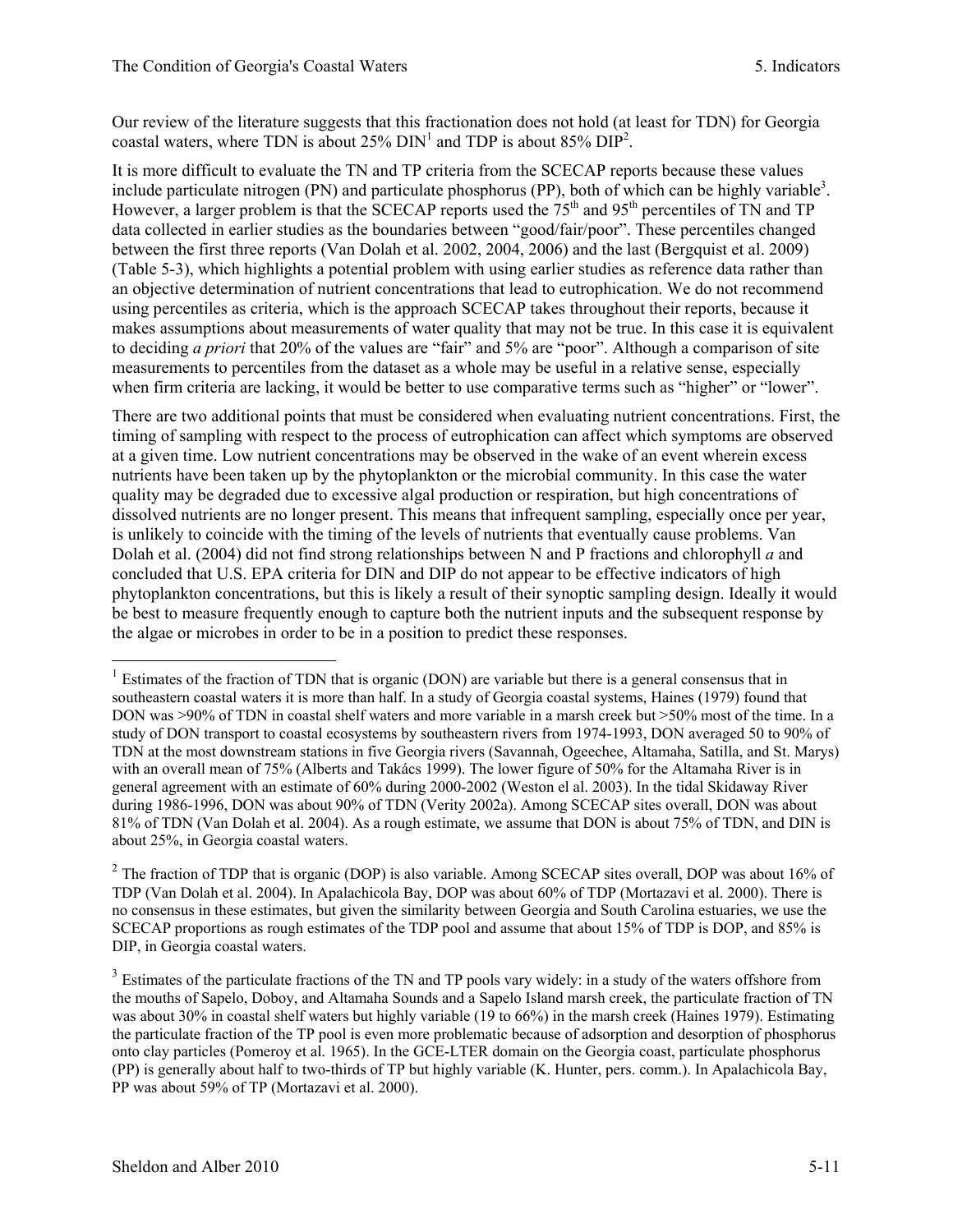A second consideration is the fact that the amount of nutrient load that can lead to degraded water quality depends on the capacity of the system for dilution as well as the transit time (the time the nutrients spend between entrance and exit). Estuaries with short transit times can transport excess nutrients and phytoplankton out of the system before water quality degrades (although this may just move a problem downstream), whereas estuaries with longer transit times may be more vulnerable to the progression of eutrophication symptoms. The transit times of dissolved substances generally depend on the rate of throughput of freshwater through the estuarine system as well as the rate of exchange of seawater through tidal actions (Sheldon and Alber 2006). The transit times of particulate substances may be different and even more complex because of the interactions of particle settling velocities and water currents (Jay et al. 2000). The transit times of an individual estuary may also change seasonally with freshwater inflow, making it even more difficult to establish the levels of nutrient loads and concentrations that may lead to eutrophication. The effects of transit time may also interact with other factors that could affect the rate of uptake of nutrients, such as temperature and light availability for photosynthesis. Grazing pressure on phytoplankton may also affect the formation of blooms. Therefore, any nutrient criteria that are developed to be applied to a wide range of estuarine systems must necessarily be very general guidelines.

# *Recommendations*

Our primary recommendation is for Georgia to measure both total dissolved (TDN and TDP) and particulate (PN and PP) material, and then use this information to calculate total nitrogen (TN = TDN + PN) and phosphorus ( $TP = TDP + PP$ ). This approach accomplishes several things. First, it is dissolved nutrients that get taken up by phytoplankton and microbes, so information on TDN and TDP is probably the best indication of the potential drivers of eutrophication. As mentioned above, TDN and TDP have been recommended by several panels of experts as the most appropriate parameters to measure if financial resources are limited. Second, it allows for the estimation of TN and TP. These are listed as core parameters in the EPA guidance documents, and monitoring of these parameters is likely to be required in the near future. Collecting information on both the dissolved and particulate fractions will put Georgia in position to comply with these requirements, and will also facilitate comparison with national efforts.

Although there are a number of ways to measure TN and TP, a third advantage to measuring them via their components is that it includes the direct estimation of PN and PP. The high turbidity of coastal Georgia waters (and the variable nature of that turbidity, which changes over the course of a tidal cycle), may lead to high and variable estimates of particulate nitrogen (PN) and particulate phosphorus (PP), which will in turn cause high and variable measurements of TN and TP. As described above, both NEEA and NCCR have modified their water clarity criteria for southeastern U.S. estuaries in recognition of the fact that a single national standard cannot be applied fairly to all regions. If TN and TP are likely to be the nutrient indicators used for comparison at the national level then we anticipate similar problems with regional differences that may be due primarily to the particulate fraction. We suggest being proactive and collecting information on both the dissolved and particulate nutrient fractions so that southeastern regional conditions can be represented accurately from the outset.

While the recommendations above will satisfy many program requirements, we also recommend measuring DIN (nitrate+nitrite, ammonium) and DIP (orthophosphate) at selected sites. This would provide direct information on the nutrients available to phytoplankton, and also allow the organic fractions to be determined by subtraction  $(DON = TDN - DIN, DOP = TDP - DIP)$ . Given the two potential pathways to eutrophication in coastal Georgia waters, decaying algal blooms and direct stimulation of microbial heterotrophy, information on the relative importance of organic and inorganic nutrients would provide the greatest understanding of eutrophication and its potential causes. We suggest doing these additional measurements at least quarterly at sentinel sites (see the Recommendations section). Another approach would be to collect and store extra filtered water for each sample, and then determine the inorganic and organic fractions only if TDN and/or TDP exceed the "good" level criteria.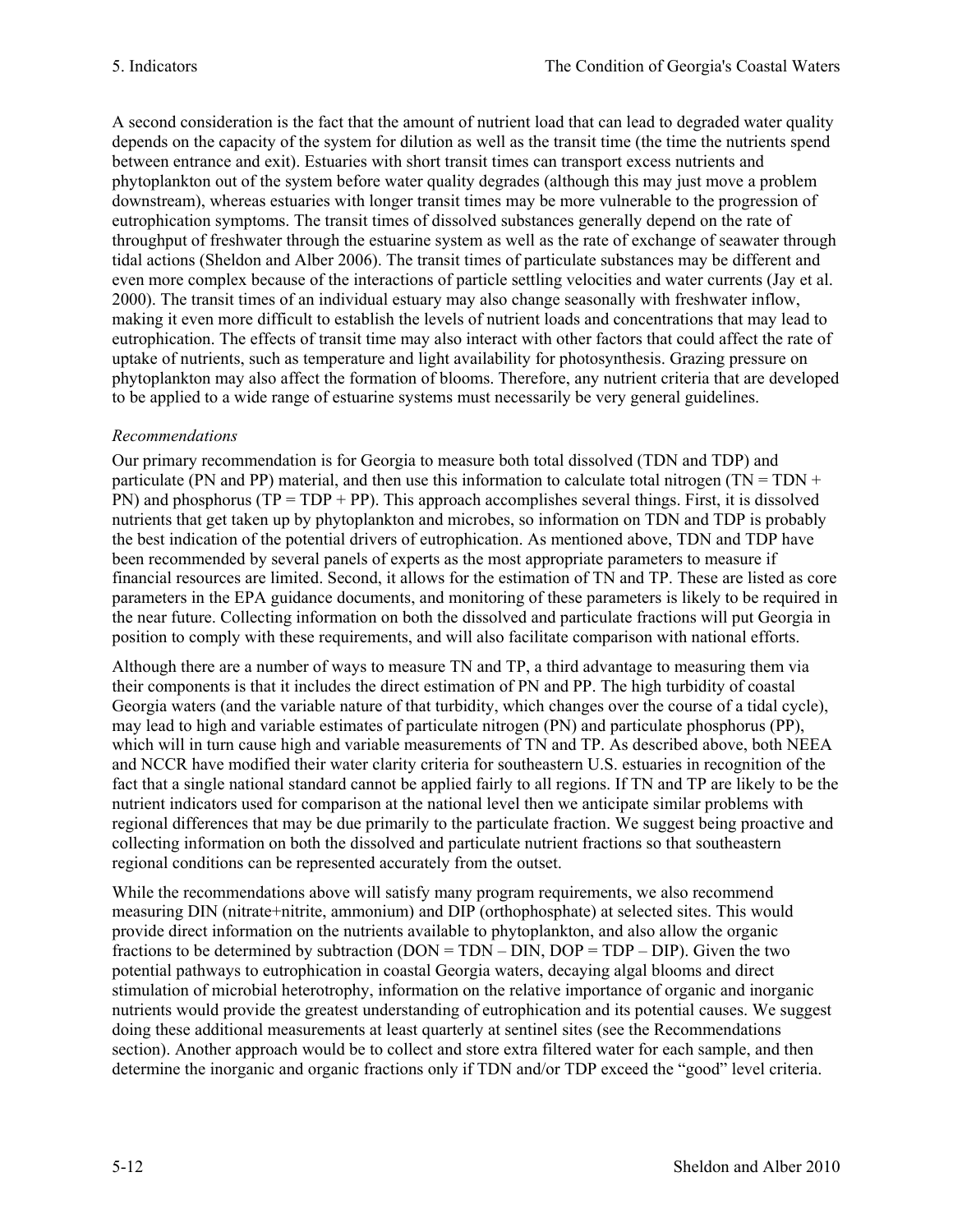Until more localized criteria can be developed, we recommend using the NEEA (Bricker et al. 1999) criteria for TDN and TDP in Georgia coastal waters.

Nitrogen and phosphorus nutrient compounds in estuarine waters are required at low levels to maintain normal ecosystem functions and are generally not toxic at levels routinely encountered. A single high pulse of nutrients may lead to a problematic bloom, depending on other factors as outlined above, but chronically high nutrient loads are generally the larger concern. Therefore, we recommend monitoring the annual median values as general indicators of water quality.

### *Chlorophyll* **a**

### *Rationale*

Excess algal biomass (a "bloom") is the most obvious symptom of classic eutrophication, and it frequently leads to other problems. While a bloom is in progress, it may attenuate light penetration to the point of harming any rooted vegetation (SAV) that may be present. If grazing pressure is insufficient to consume the phytoplankton, then sinking and decay of the bloom may lead to hypoxia or even anoxia in deeper waters. Harmful algal blooms (HABs) of species that release toxic substances are of special concern: they may cause discomfort and illness to humans, even those nearby on land; kill fish and other aquatic organisms; and make others unpalatable or toxic to eat, thus causing problems throughout the food web as well as economic harm due to fishery losses (Paerl 1988). Any suite of indicators to detect eutrophication should include chlorophyll *a* (or some other measure of algal biomass) as a required parameter (U.S. EPA 2001b ; Caffrey et al. 2007).

### *Criteria Development*

While a full analysis of phytoplankton pigments can be very informative about the types of phytoplankton that are present (Schlüter et al. 2000), chlorophyll *a* alone is thought to be a good general indicator of algal biomass (but see Kruskopf and Flynn 2006).

The chlorophyll *a* criteria that are used by the national water quality studies mentioned above were developed for the first NEEA report (Bricker et al. 1999) and then used in the second NEEA (Bricker et al. 2007) as well as the NCCRs (U.S. EPA 2004, 2008). The criteria are 5  $\mu$ g L<sup>-1</sup> as the "good/fair" threshold and 20  $\mu$ g L<sup>-1</sup> as the "fair/poor" threshold. The first SCECAP report (Van Dolah et al. 2002) also compared South Carolina data to these criteria. The second and third SCECAP reports (Van Dolah et al. 2004, 2006) used 20  $\mu$ g L<sup>-1</sup> as the "fair/poor" threshold but increased the "good/fair" threshold to 12  $\mu$ g L<sup>-1</sup> to match the 75<sup>th</sup> percentile of the data. The fourth report re-evaluated the 75<sup>th</sup> and 90<sup>th</sup> percentiles and set the criteria at 11.5 and 16.4  $\mu$ g L<sup>-1</sup>, respectively (Bergquist et al. 2009).

### *Recommendations*

We strongly recommend adding chlorophyll *a* to the Georgia CRD monitoring programs. It is a critical response variable that can be used to evaluate whether algal biomass increases in response to nutrient inputs. Chlorophyll *a* was used in every national and regional survey of water quality that we examined, and it is on the EPA list of core parameters so monitoring may be required in the future. Additionally, if a harmful algal bloom is suspected, sampling and analysis should be undertaken to identify the causal organism.

We have no chlorophyll data to examine in the current GA DNR CRD dataset, and we do not recommend the South Carolina percentile method for the reasons outlined above, so we recommend using the NEEA criteria to evaluate chlorophyll data until a more detailed analysis of Georgia data can be undertaken.

Phytoplankton blooms are episodic by nature, and it is possible that a single bloom could cause eutrophication symptoms severe enough to cause lasting damage. Therefore we recommend monitoring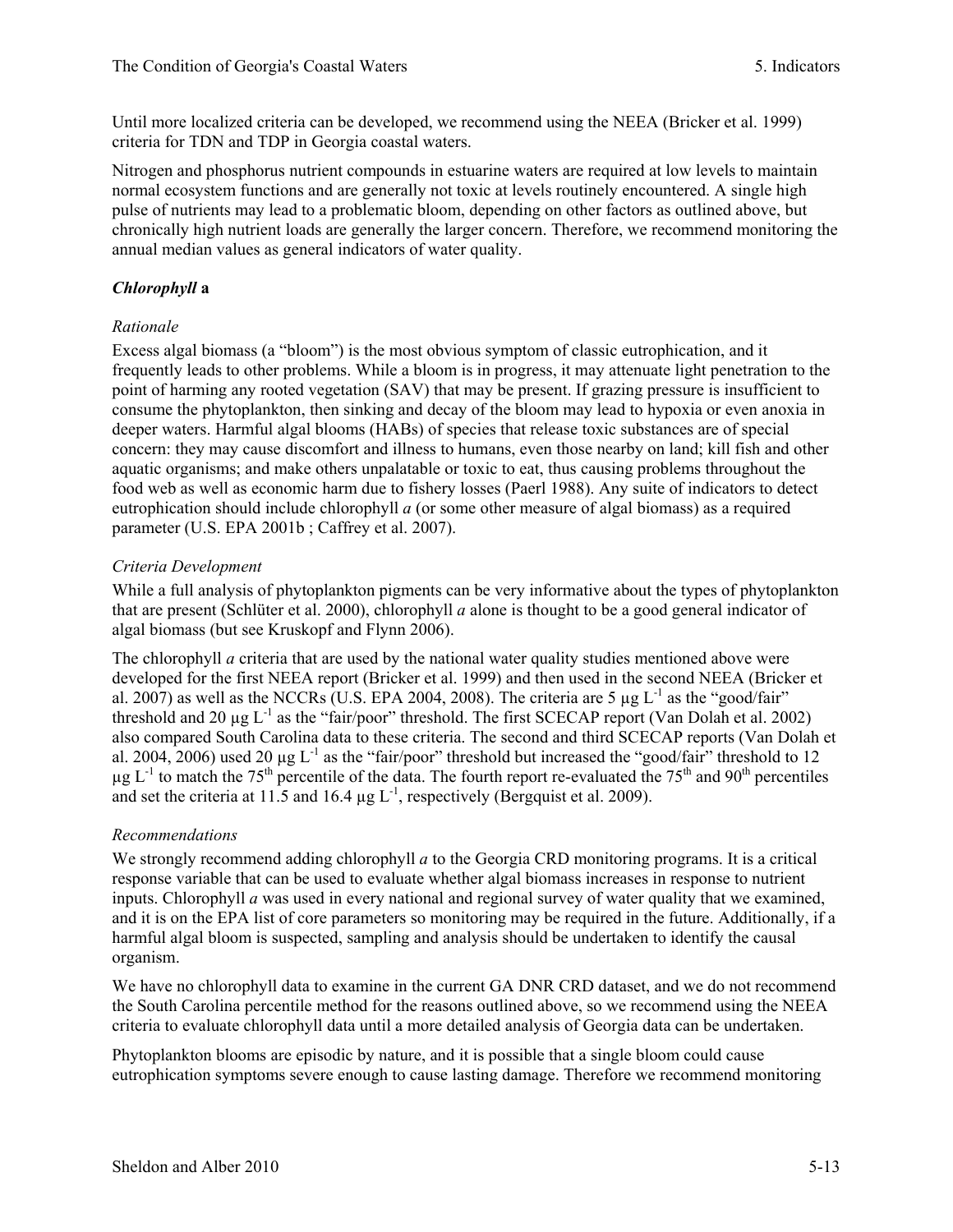the annual maximum value as an indicator of seasonally acute conditions, as well as the annual median as an indicator of chronic problems.

# *Transparency*

# *Rationale*

It is usually desirable to measure some aspect of water clarity as an indicator of light availability for photosynthesis by phytoplankton. Clear water is also valued in other states for maintaining SAV beds as important habitat for other organisms. However, light limitation can also change the balance between nutrient uptake by autotrophs and heterotrophs, with consequences for the potential pathway of eutrophication and the severity of symptoms. Algal biomass can itself affect water clarity, but so can other factors such as suspended sediments and humic substances; therefore chlorophyll *a* is not a reliable measure of clarity and a separate measurement should be taken.

# *Criteria Development*

Several different methods have been used to measure water clarity. Perhaps the simplest approach is to use a Secchi disk, which provides an integrated measure of transparency throughout the water column. There is a great deal of historic data on Secchi depth (the depth at which the Secchi disk is no longer visible) because it is a simple and inexpensive measurement. More recently, light attenuation (percent light transmission at a reference depth, where the light measured is photosynthetically active radiation (PAR)) has been measured using light meters equipped with quantum sensors. This method differs from Secchi depth in the integration depth (usually 1 m for light attenuation vs. variable Secchi depth), the wavelengths used (PAR vs. visible) and the sensor accuracy (calibrated light sensor vs. human eye, with associated differences among operators). Although percent light transmission is more accurate, light meters are much more expensive than Secchi disks. Another method for measuring water clarity is to measure turbidity using a nephelometer. Unlike Secchi depth and percent light transmission, which account for light attenuation due to both absorption and scattering, turbidity is a measure of light scattering only and is insensitive to light absorption.

National studies have tended to focus on measures of transparency as opposed to turbidity. Bricker et al. (1999) used criteria of 3 m and 1 m Secchi depth as thresholds to distinguish between "good/fair" and "fair/poor", respectively. The first NCCR report (U.S. EPA 2001a) used a single criterion of 10% light transmission at 1 m to differentiate between "good" and "poor" for all regions, and they equated this to a Secchi depth of 0.5 m. Later NCCR reports (U.S. EPA 2004, 2008) have acknowledged the naturally high turbidity of southeastern U.S. estuaries and established separate, more lenient criteria for states that do not expect to support SAV (including South Carolina and Georgia). Those criteria are 10% and 5% light transmission at 1 m as the thresholds for "good/fair" and "fair/poor", respectively.

It is possible to roughly correlate Secchi depth and light attenuation measurements across waters of similar turbidity. Smith et al. (2006) established correlations for three water clarity classes of Gulf of Mexico estuaries. (Disk size and the optical properties of the waters of interest may affect these relationships and, ideally, they should be derived specifically for each system.) Using their Table I and Eq. 2, the 10 and 5% light transmissions at 1 m recommended by NCCR II for the thresholds in southeastern waters would roughly correspond to Secchi depths (20 cm diameter black and white disk) of 0.5 and 0.3 m, respectively. This is in agreement with the relationship used in NCCR I (U.S. EPA 2001a). In contrast, the 3 m and 1 m Secchi depth criteria suggested by Bricker et al. (1999) in the NEEA report are comparable to 57% and 18% light transmission at 1 m. These higher values are more in keeping with the 40% and 20% transmission criteria suggested by Smith et al. (2006) for low-turbidity waters supporting SAV beds, and are probably not applicable to Georgia coastal waters.

Both GA DNR CRD and SCECAP measure turbidity in their monitoring programs. South Carolina established saltwater criteria for turbidity using their  $75<sup>th</sup>$  and  $90<sup>th</sup>$  percentile method, and the resulting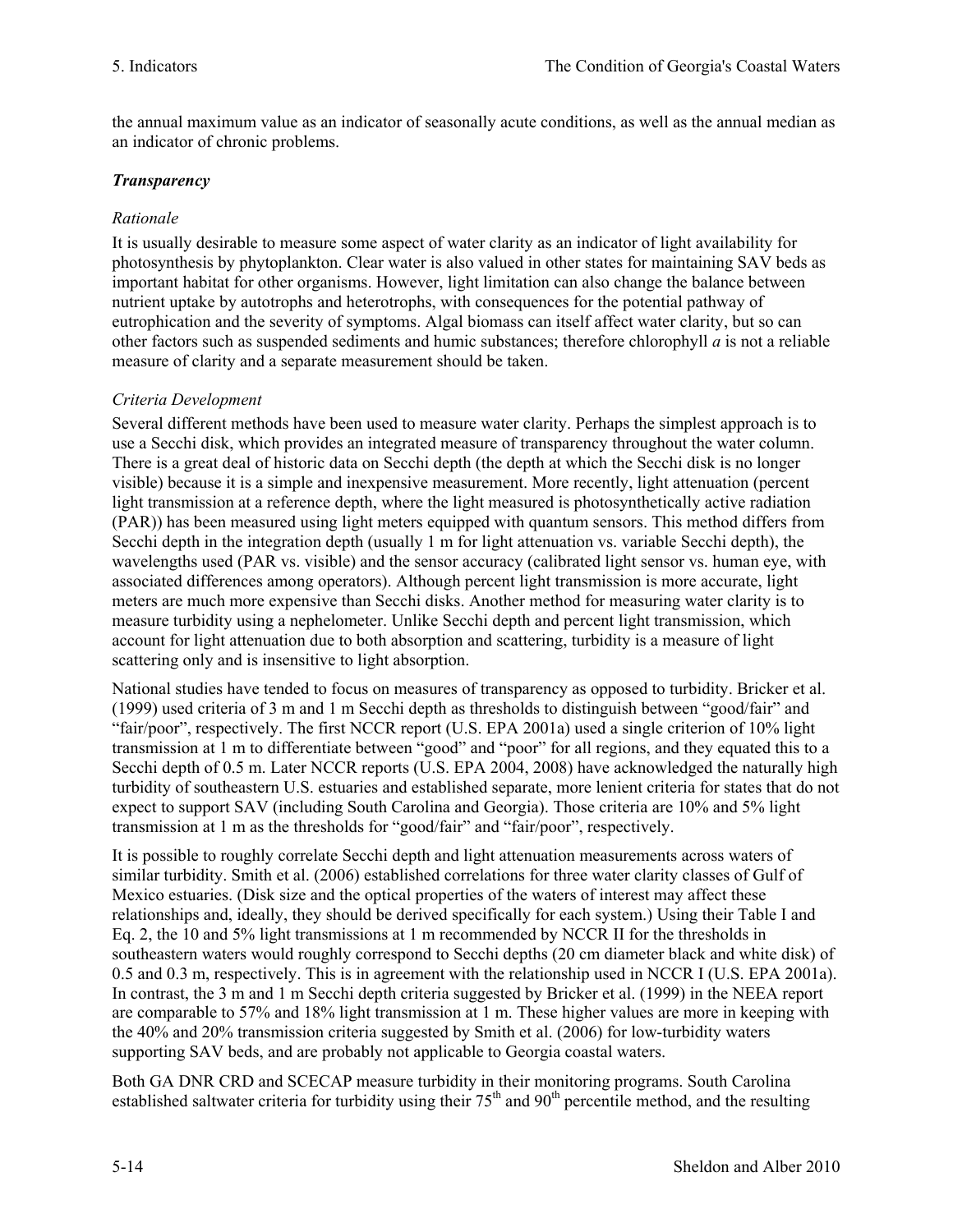"good/fair" and "fair/poor" thresholds are 15 and 25 NTU, respectively (Van Dolah et al. 2002, 2004, 2006). There are no general relationships between turbidity and measurements of transparency, so it is hard to compare these turbidity criteria with those established in the national reports. Although correlations between Secchi depth and NTU have been developed for specific watersheds or regions, these are site-specific<sup>4</sup>. Ott et al. (2006) found that color was better than turbidity at predicting Secchi depth in six of eight Florida estuaries. We therefore cannot compare the SCECAP thresholds with the transparency criteria used in national studies.

### *Recommendations*

The difficulty of comparing the GA DNR CRD turbidity data with other studies leads us to recommend that CRD switch to a measure of transparency. Another reason for this recommendation is that the Nutrient Criteria Technical Guidance Manual for Estuarine and Coastal Marine Waters (U.S. EPA 2001b) specifically mentions water clarity as a required parameter, so it may well be required in the future. If CRD does make this switch, we recommend that they continue to measure nephelometric turbidity along with the new method at all sites for at least several months in order to establish correlations that are relevant for Georgia coastal waters. It would then be possible to relate the turbidity data already in hand to clarity criteria established for other methods.

Although either Secchi depth or light transmission would measure transparency, we recommend the use of a PAR meter if possible. Secchi depth measurements are simple and the equipment cost is minimal, but measurements are prone to differences among operators and may be impossible in shallow water. The EPA guidance manual acknowledges that Secchi depth is a widely used method, but they recommend a switch to light meters. If the cost of light meters is prohibitive, then we suggest borrowing one for a period of time for comparison with Secchi depths and establishment of site-specific relationships between the two.

As for criteria to be used for transparency data collected in the future, we recommend the light (PAR) attenuation criteria established by U.S. EPA (2004, 2008) for turbid southeastern estuaries: 10% and 5% transmission at 1 m depth as the thresholds for "good/fair" and "fair/poor", respectively. If Secchi disks are used, then we recommend the corresponding values derived above, 0.5 m and 0.3 m, until site-specific relationships can be developed.

A single episode of poor water transparency, as after a storm that temporarily suspends a large amount of sediment, is not necessarily a concern unless the duration is long. Chronic conditions are the greater concern. Therefore, we recommend monitoring the annual median values as general indicators of water quality.

# *Biochemical Oxygen Demand (BOD)*

### *Rationale*

One suggested cause of hypoxia in coastal Georgia waters is the direct stimulation of microbial respiration by organic and inorganic nutrients (Verity et al. 2006). Biochemical oxygen demand (BOD) provides a way to measure the potential for this to occur. In a BOD assay, water is incubated at a standard temperature and length of time and the resulting decrease in oxygen is recorded. This provides information on how quickly the microbial populations that are present can break down the substrates in the sample (including decaying algal blooms).

<sup>&</sup>lt;sup>4</sup> A study of New York lakes and rivers reaffirmed the site-specific nature of the relationship between Secchi depth and turbidity but at the same time provided some useful bounds on the relationship: Secchi depth of 0.5 m corresponded to about 15-20 NTU, 1m corresponded to about 5-10 NTU, and 3 m corresponded to about 2-4 NTU (Effler 1988). Steel and Neuhauser (2002) compared four methods for measuring water clarity or turbidity in the Skagit River (WA) and found that log (vertical Secchi disk readings) correlated fairly well with log (turbidity measured with an electronic nephelometer) (r=-0.86).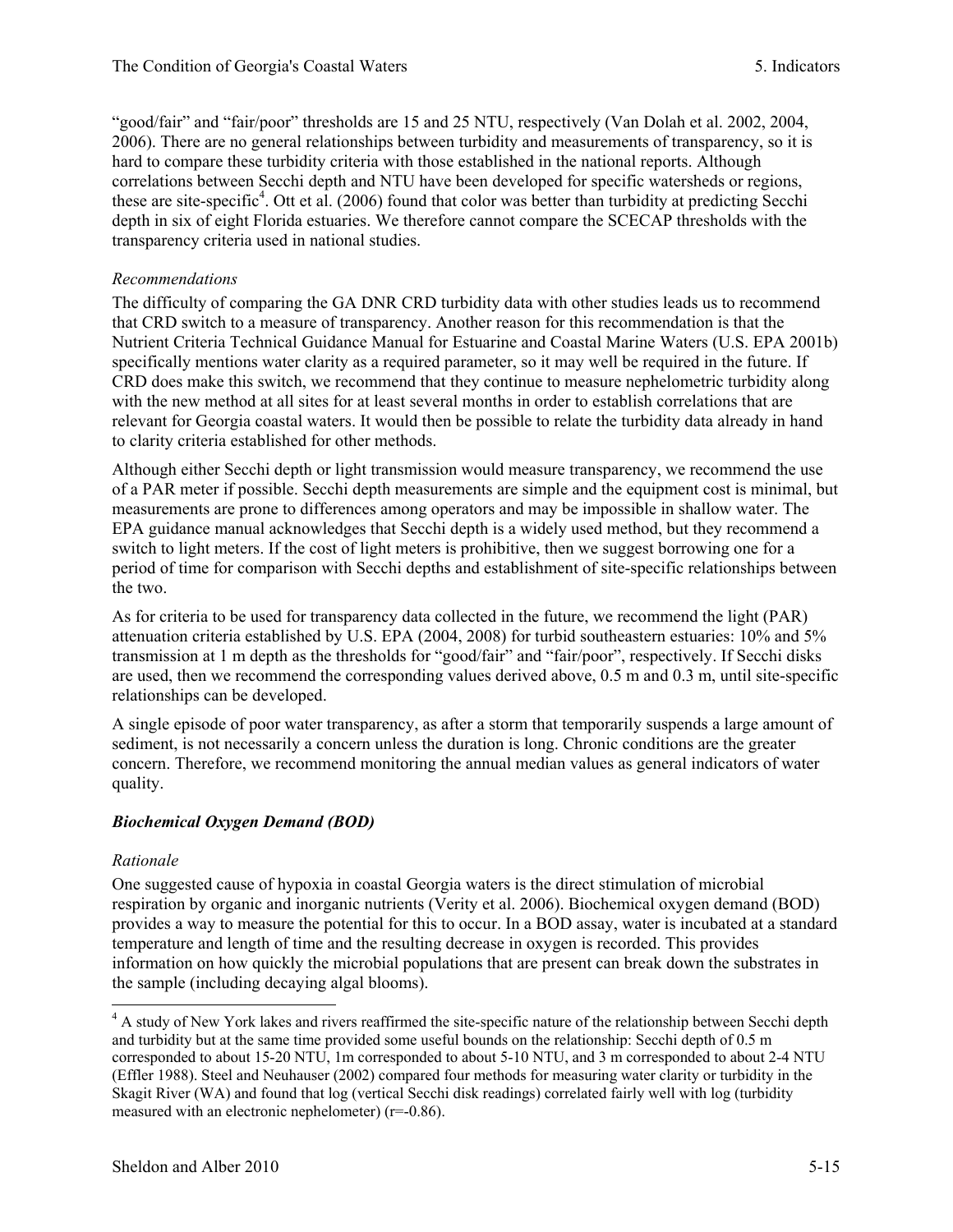Although 5-day BOD incubations are traditional  $(BOD<sub>5</sub>)$ , varying the incubation time provides information on the relative lability of the substrates present in the sample. In a sense, this mimics differing flushing times: during shorter incubation times (faster flushing) there may be time for only the most labile substances to be broken down and consumed, whereas with longer incubations (slow flushing), the more refractory substances may be used as well. This may be addressed by comparing  $BOD_5$  with a 20-day analysis  $(BOD_{20})$ . The longer incubation times can reveal how much of the more refractory substances may eventually be utilizable by bacteria and may be more appropriate for slowly flushed systems. Mallin et al. (2006) found that in North Carolina rivers, lakes, and streams,  $BOD<sub>5</sub>$  was often more strongly correlated with chlorophyll  $a$ , while  $BOD_{20}$  was often more strongly correlated with turbidity, total suspended solids, total phosphorus, and total nitrogen, but there was also a great deal of overlap where both BOD parameters were equally well correlated with a third parameter.

# *Criteria Development*

There is well-developed guidance for BOD in wastewater management applications, but these criteria are geared towards regulating the exogenous BOD *load to* receiving waters. We have been unable to find any clear guidelines or standards for BOD *concentration in* estuarine waters. The SCECAP program (Van Dolah et al. 2002) established criteria based on  $75<sup>th</sup>$  and  $90<sup>th</sup>$  percentiles of historical data, which were 1.8 and 2.6 mg  $BOD<sub>5</sub> L<sup>-1</sup>$ , respectively. As noted above, these do not necessarily indicate thresholds for "good/fair" and "fair/poor" water quality, but they do give us regional values for comparison. The SCECAP program dropped BOD from its list of indicators after 2000 because of the lack of documented criteria (Van Dolah et al. 2004).

# *Recommendations*

We recommend that  $BOD<sub>5</sub>$  be added as an indicator of the hypoxic potential of Georgia coastal waters. This will provide information on the potential for the microbial pathway of eutrophication. BOD<sub>5</sub> is listed in the U.S. EPA's (2001b) suggested methods and will be more useful than  $BOD_{20}$  for comparison with other programs, but we also encourage a focused study comparing  $BOD_5$  with  $BOD_{20}$  to ascertain the relative importance of labile and refractory components of the BOD in Georgia estuaries.

Since GA DNR CRD does not currently measure BOD, we cannot establish criteria values at this time and instead suggest that a future analysis be undertaken to relate measured  $BOD<sub>5</sub>$  to subsequent DO minima to use as guidance for establishing criteria.

A single episode of elevated BOD is not necessarily a concern unless other conditions (temperature, slow flushing) also favor the development of hypoxia. Chronic conditions are the greater concern. Therefore, we anticipate monitoring the annual median values as general indicators of water quality.

# *Ancillary Data: Salinity, Specific Conductance, and Temperature*

Measurements of salinity, specific conductance, and temperature are required for interpreting the indicator parameters described above. As general environmental parameters, they help to describe seasonal and interannual changes and climatic trends, giving context to the water quality information supplied by the indicator parameters. In addition, knowledge of these parameters is necessary for correctly processing the data for many of the indicators.

Salinity is important as a general characteristic of estuarine habitats: the normal range in a given location often determines in large part the community of organisms that reside there. As ancillary information, it is a reflection of freshwater input to the site, whether by streamflow, direct rainfall, or overland runoff. Correlation of other parameters with salinity can often be informative. For example, when high nutrient concentrations are correlated with low salinity it implies that the nutrients were associated with freshwater input. Salinity can also interfere with some analyses (e.g. ammonium by the Koroleff (1983) method) and therefore must be measured as part of a correction factor.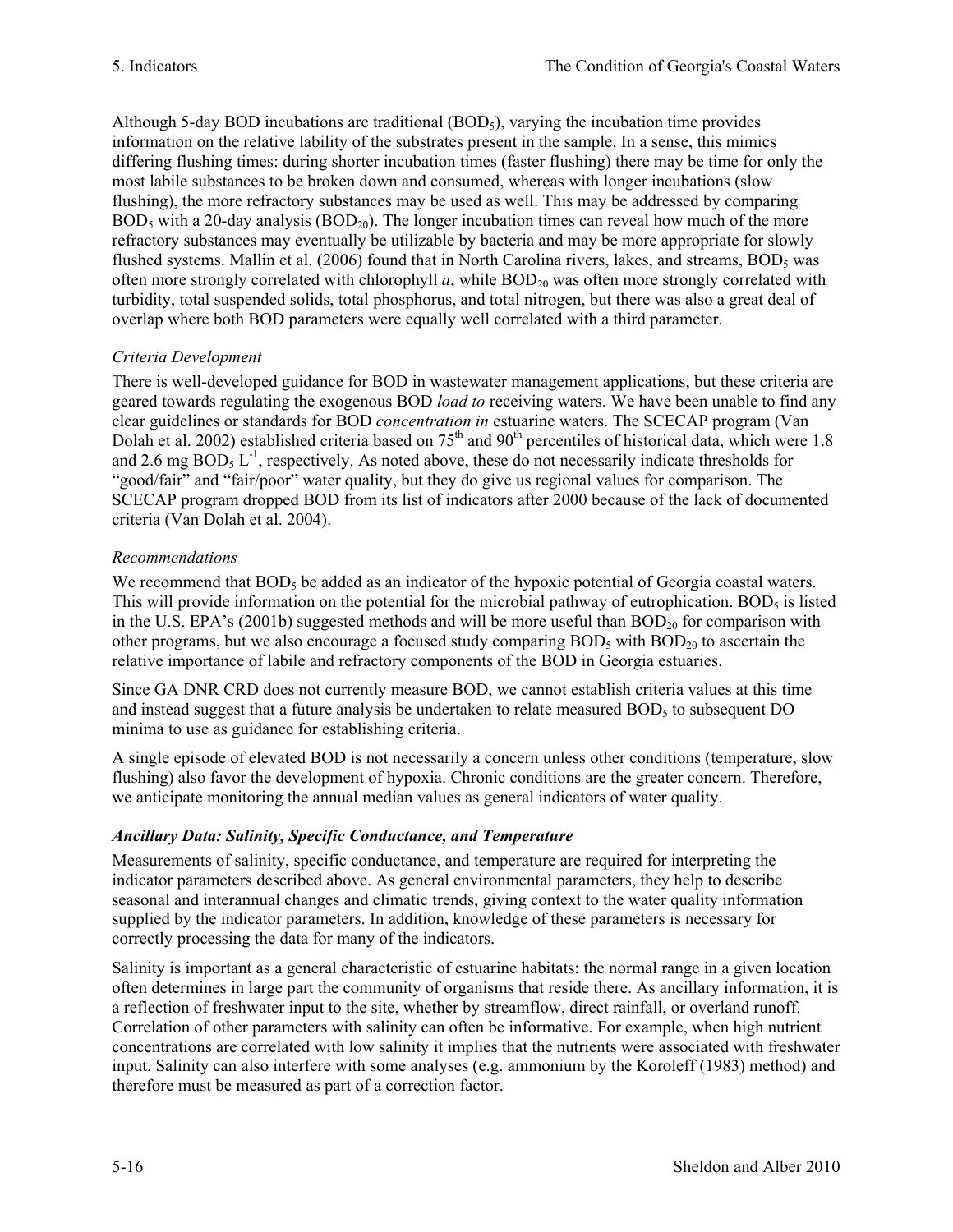Specific conductance is generally redundant with salinity as environmental data, but it should be included as part of the data collection because it is part of the instrument readout (no additional effort), and the relationship between salinity and specific conductance can be a good check on instrument calibration and operational procedures.

Temperature is likewise an important habitat characteristic, an index of seasonality, and an important moderator of the rates of estuarine processes. It is also part of the normal instrument readout and a necessary factor, along with conductivity, in the calculation of salinity. There is a Georgia state criterion for the temperature of coastal fishing waters, 90°F, that is useful in regulating warm effluents but it is difficult to imagine how the temperature of natural waters could be regulated.

These parameters are not generally evaluated as being "good" or "poor" unless they are well outside their normal ranges of variability, and they are not generally regulated (or even able to be controlled) except in the case of effluents that would be substantially different from their receiving waters.

### *Summary*

Table 5-4. Proposed indicators, criteria, metrics, and ancillary data for assessing the general quality of Georgia coastal and estuarine waters. TBD = to be determined.

| <b>Indicator</b>                                                                        | Units                                                                                            | Good                             | Fair                                    | Poor                                  | <b>Metric</b>                   |
|-----------------------------------------------------------------------------------------|--------------------------------------------------------------------------------------------------|----------------------------------|-----------------------------------------|---------------------------------------|---------------------------------|
| pH: 3 system types:<br>Alluvial & Tidewater<br><b>Blackwater</b><br>Alkaline Blackwater | pH unit deviation from<br>established relationship<br>between pH and salinity<br>for system type | < 0.5                            | $0.5 - 1$                               | >1                                    | Annual minimum<br>Annual median |
| Dissolved oxygen<br>(surface, daytime)                                                  | $mg L-1$                                                                                         | >5.5                             | $3 - 5.5$                               | $<$ 3                                 | Annual minimum<br>Annual median |
| <b>TDN</b>                                                                              | $mg L^{-1}$                                                                                      | < 0.1                            | $0.1 - 1.0$                             | >1.0                                  | Annual median                   |
| <b>TDP</b>                                                                              | $mg L^{-1}$                                                                                      | < 0.01                           | $0.01 - 0.1$                            | >0.1                                  | Annual median                   |
| Chlorophyll a                                                                           | $\mu$ g L <sup>-1</sup>                                                                          | $<$ 5                            | $5 - 20$                                | >20                                   | Annual maximum<br>Annual median |
| Transparency                                                                            | $A: \%$ transmission at 1 m<br>B: Secchi depth (m)                                               | A: >10<br>$B$ : $>0.5$<br>or TBD | $A: 5 - 10$<br>$B: 0.3 - 0.5$<br>or TBD | $A: \leq 5$<br>$B: \le 0.3$<br>or TBD | Annual median                   |
| BOD <sub>5</sub>                                                                        | $mg L^{-1}$                                                                                      | TBD                              | <b>TBD</b>                              | <b>TBD</b>                            | Annual median                   |

### **Ancillary Data**

| Salinity             | <b>PSU</b>          |
|----------------------|---------------------|
| Specific Conductance | $\text{mS cm}^{-1}$ |
| Temperature          | $\circ$ C           |

# *For the Future: Microbial Indicators*

Some water quality studies (Van Dolah et al. 2002, 2004, 2006; Bergquist et al. 2009) have included measurements of microbial populations, especially fecal coliforms, as part of their indicator suites. The indicator species themselves are often not the organisms responsible for causing illness, but they should be species that specifically indicate sewage or other fecal contamination and correlate with the presence of disease-causing organisms or the incidence of gastrointestinal and other illness. Microbial indicators